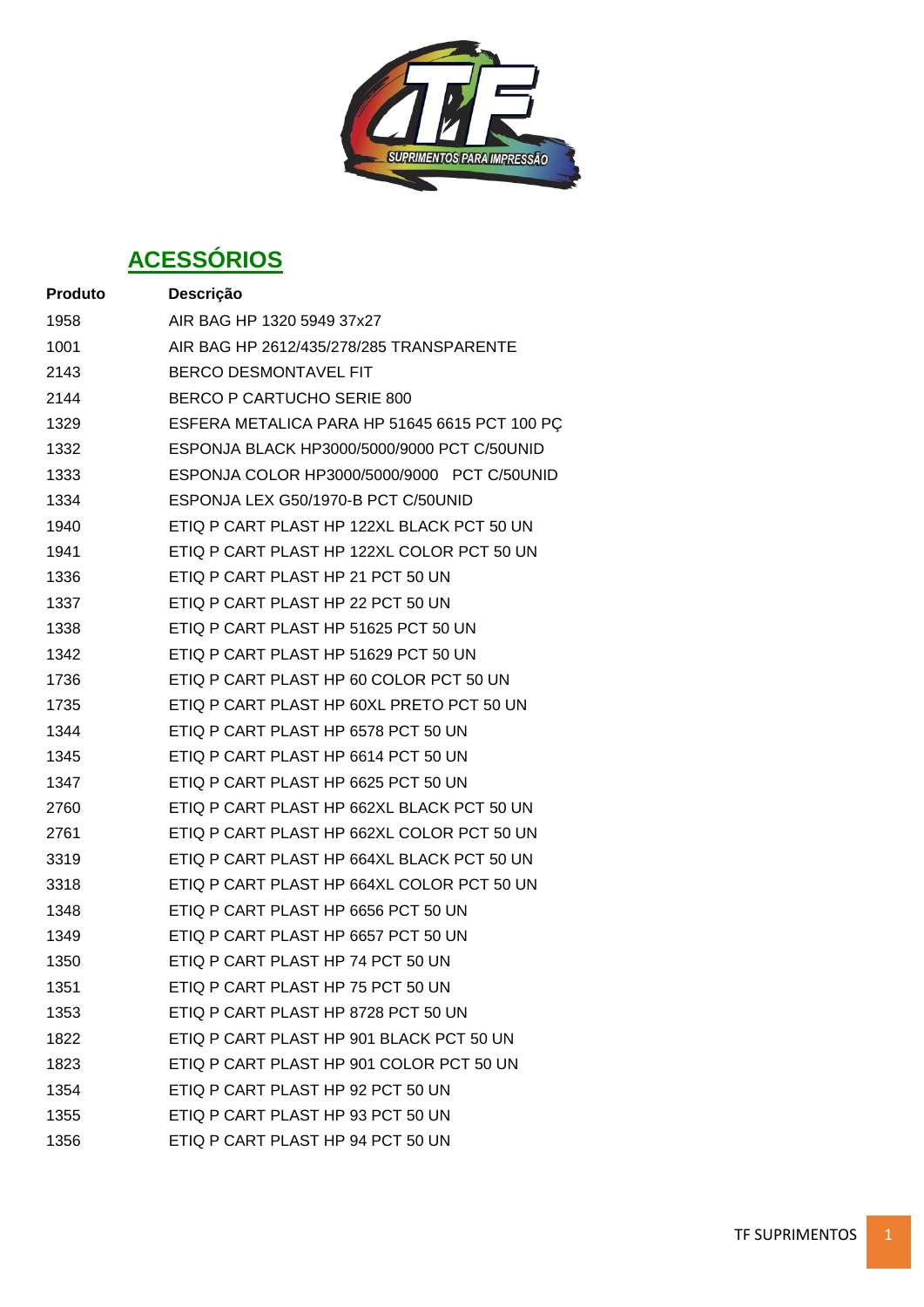

# **ACESSÓRIOS**

| <b>Produto</b> | Descrição                                            |
|----------------|------------------------------------------------------|
| 1357           | ETIQ P CART PLAST HP 95 PCT 50 UN                    |
| 1358           | ETIQ P CART PLAST HP 96 PCT 50 UN                    |
| 1359           | ETIQ P CART PLAST HP 97 PCT 50 UN                    |
| 1360           | ETIQ P CART PLAST HP 98 PCT 50 UN                    |
| 1371           | ETIQ P CART PLAST LEXMARK N 27 PCT 50 UN             |
| 1369           | ETIQ P CART PLAST LEXMARK N17 PCT 50 UN              |
| 1634           | FILTRO PARA ASPIRADOR KATUN OMNIFIT                  |
| 1018           | FITA BLUE TAPE 13MMX100MTS                           |
| 1722           | FITA MATRICIAL EPSON LX300/MX80/FX850/LX810 PCT 1PCS |
| 2090           | FITA MATRICIAL LQ 1070/1170/ MX 100                  |
| 3513           | FITA MATRICIAL LX 350                                |
| 1375           | <b>FUSIVEL SAMSUNG ML 1610 2010 4521</b>             |
| 1376           | <b>GRAXA CONDUTIVA PARA TONER 30GRS</b>              |
| 1873           | LACRE PARA TONER CB 435/436/285/278/283              |
| 1378           | LACRE PARA TONER HP 2612 7115 2613                   |
| 2428           | NO MIX HP122/60/901 PCT 100UNID                      |
| 1394           | NO MIX HP3000 PCT C/100UNID                          |
| 1419           | SACO PRETO TONER 20X50 (PCT 10PCS)                   |
| 1420           | SACO PRETO TONER 25X50 (PCT 10PÇS)                   |
| 1421           | SACO PRETO TONER 30X50 (PCT 10PCS)                   |
| 1422           | SACO PRETO TONER 40X50 (PCT 10PCS)                   |
| 1724           | SERINGA 25ML LONGA DURACAO                           |
| 2469           | SNAP FILL HP 21/27/56/122/60/901BK                   |
| 1430           | <b>SNAP FILL LEXMARK</b>                             |
| 1436           | TAMPA HP3000 CINZA PCT C/100UNID                     |
| 1437           | TAMPA HP3000 CL AZUL PCT C/100UNID                   |
| 1692           | TAMPA HP60 CL ROSA PCT C/100UNID                     |
| 1438           | TAMPA HP9000 B PRETA PCT C/100UNID                   |
| 1439           | TAMPA HP9000 CL VERDE PCT C/100UNID                  |
| 2233           | TAPE MIX 60/901/122/3000 PCT C/100UNID               |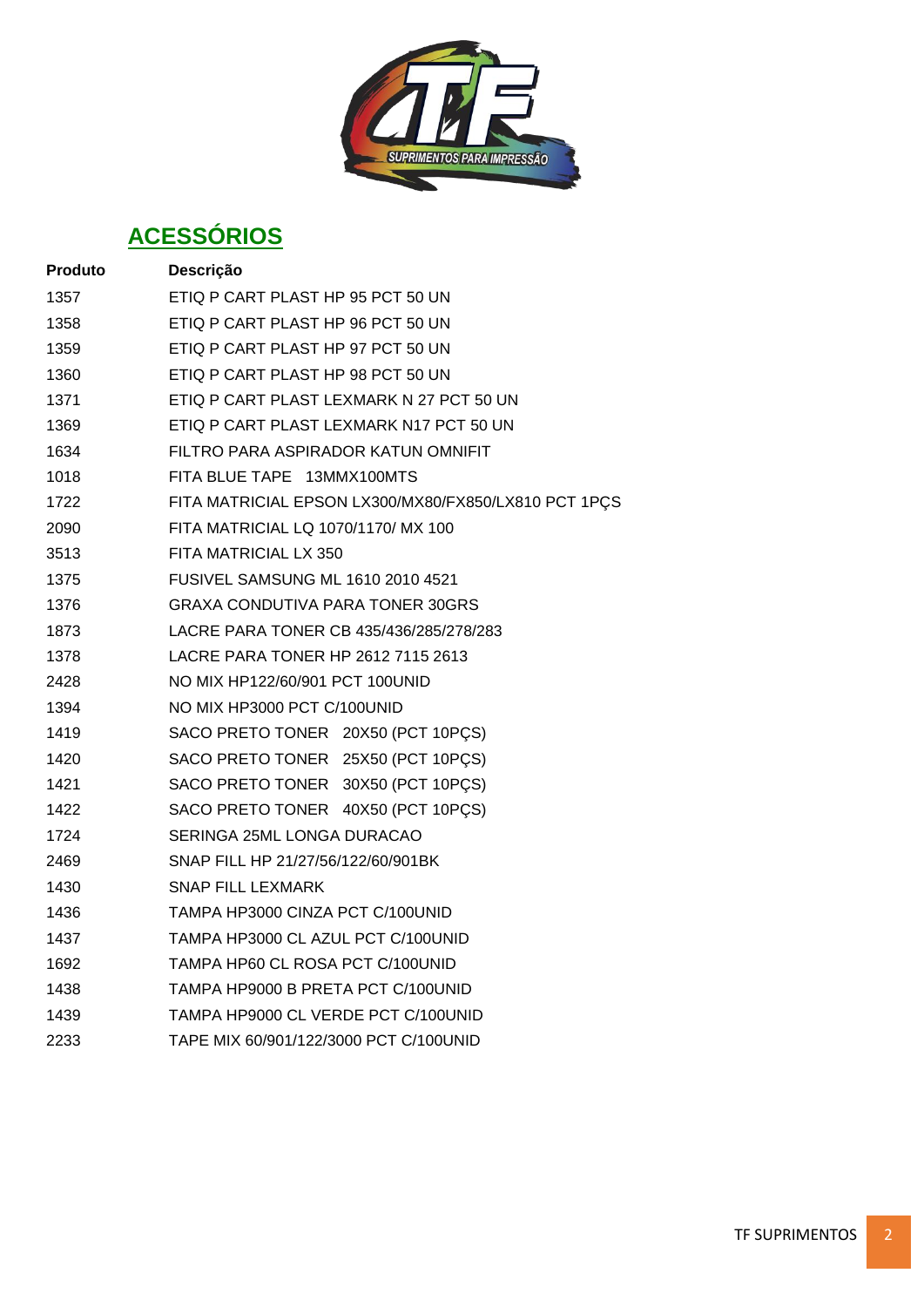

| <b>Produto</b> | Descrição                                       |
|----------------|-------------------------------------------------|
| 2332           | CART. BU 122XL-BLACK MC (A) 12ML                |
| 2333           | CART. BU 122XL-CL MC (A) 13ML                   |
| 1033           | CART. BU 1823/6625-CL MC (A) 30ML               |
| 2273           | CART. BU 21/27/56-B MC (A) 19ML                 |
| 1035           | CART. BU 22/28/57-CL MC (A) 14ML                |
| 2377           | CART. BU 51629-B MC (A) 40ML                    |
| 1040           | CART. BU 51649-CL MC (A) 23ML                   |
| 2850           | CART. BU 564XL-BK MC(B)24 ML                    |
| 2851           | CART. BU 564XL-CYAN MC(B)14 ML                  |
| 2852           | CART. BU 564XL-MAGENTA MC(B)14 ML               |
| 2853           | CART. BU 564XL-YELLOW MC(B)14 ML                |
| 2278           | CART. BU 60XL-BLACK MC (A) 13ML                 |
| 2279           | CART. BU 60XL-COLOR MC (A) 12,5ML               |
| 1041           | CART. BU 6578-CL MC (A) 19ML                    |
| 2291           | CART. BU 6614-B MC (A) 40ML                     |
| 1043           | CART. BU 6615/645 - B MC (A) 40ML               |
| 3028           | CART. BU 662XL- COLOR MC (A) 10ML               |
| 3027           | CART. BU 662XL-BLACK MC (A) 11ML                |
| 3257           | CART. BU 664XL-BLACK MC (A) 14ML (ATUALIZADO)   |
| 3258           | CART. BU 664XL-COLOR MC (A) 12ML                |
| 3570           | CART. BU 664XL-COLOR MC (A) 12ML ( ATUALIZADO ) |
| 2751           | CART. BU 670XL-BLACK MC(B)22 ML                 |
| 2752           | CART. BU 670XL-CYAN MC(B)15 ML                  |
| 2753           | CART. BU 670XL-MAGENTA MC(B)15 ML               |
| 2754           | CART. BU 670XL-YELLOW MC(B)15 ML                |
| 3341           | CART. BU 711XL- BLACK MC (B)80 ML               |
| 3342           | CART. BU 711XL- CYAN MC (B)28 ML                |
| 3343           | CART. BU 711XL- MAGENTA MC (B)28 ML             |
| 3344           | CART. BU 711XL- YELLOW MC (B)28 ML              |
| 2277           | CART. BU 74XL-B MC(A) 14ML                      |
| 1046           | CART. BU 74XL-B MC(B) 25ML                      |
| 2276           | CART. BU 75XL-CL MC (A) 12ML                    |
| 1047           | CART. BU 75XL-CL MC (B) 17ML                    |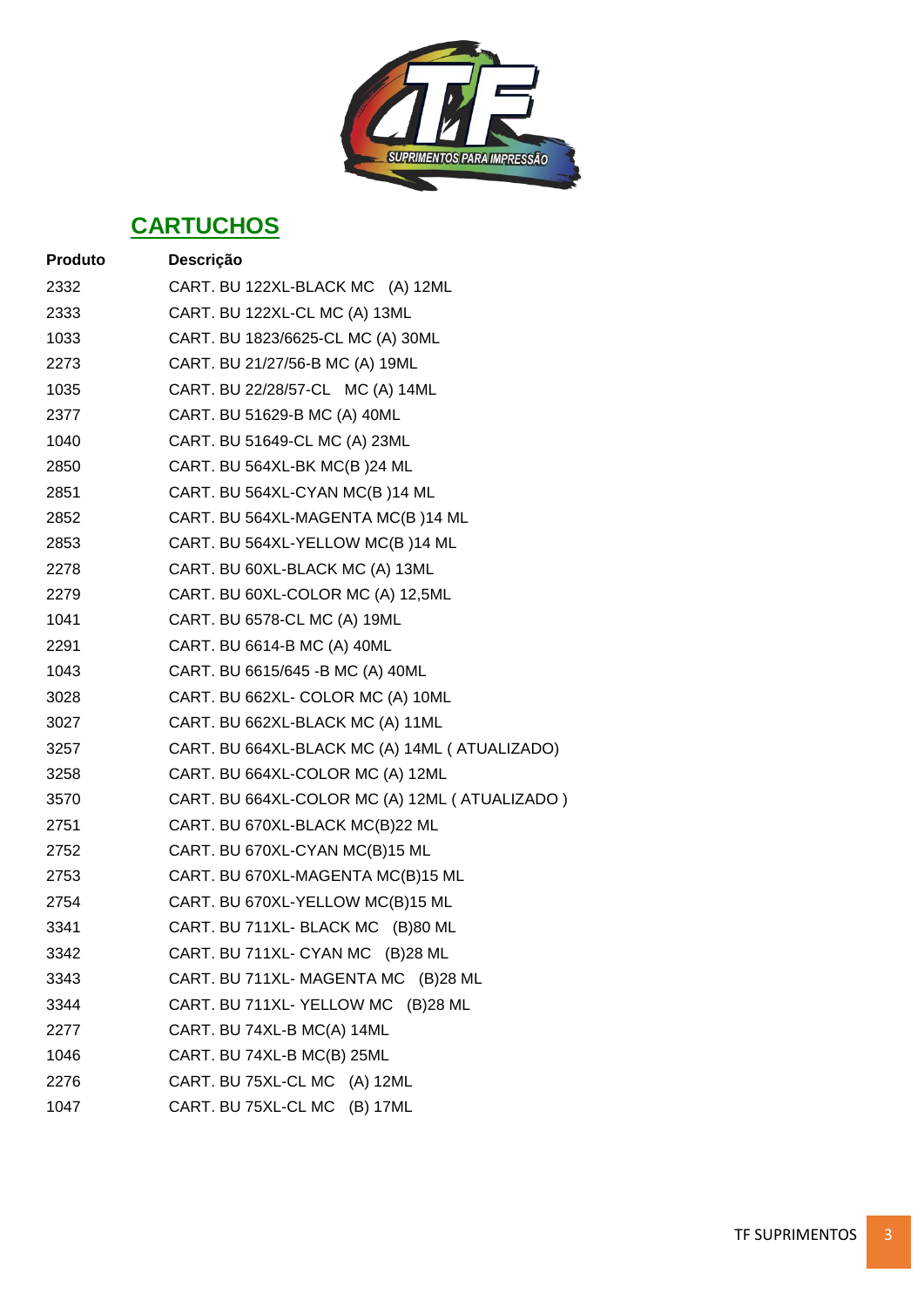

| <b>Produto</b> | Descrição                             |
|----------------|---------------------------------------|
| 1747           | CART. BU 88-BLACK (9396)MC (B) 69ML   |
| 1748           | CART. BU 88-CYAN (9391) MC(B) 28ML    |
| 1749           | CART. BU 88-MAGENTA (9392) MC(B) 28ML |
| 1750           | CART. BU 88-YELLOW (9393)MC(B) 28ML   |
| 2280           | CART. BU 901XL-BLACK MC(A) 15ML       |
| 2281           | CART. BU 901XL-COLOR MC(A) 14ML       |
| 3490           | CART. BU 904XL-BLACK MC(B) 30ML       |
| 3491           | CART. BU 904XL-CYAN MC(B) 12ML        |
| 3492           | CART. BU 904XL-MAGENTA MC(B) 12ML     |
| 3493           | CART. BU 904XL-YELLOW MC(B) 12ML      |
| 2274           | CART. BU 92-B MC(A) 6ML               |
| 1048           | CART. BU 92-B MC(B) 18ML              |
| 2108           | CART. BU 920XL-BK MC(B) 50ML          |
| 2109           | CART. BU 920XL-CYAN MC(B) 15ML        |
| 2110           | CART. BU 920XL-MAGENTA MC(B) 15ML     |
| 2111           | CART. BU 920XL-YELLOW MC(B) 15ML      |
| 2275           | CART. BU 93-CL MC(A) 14ML             |
| 1049           | CART. BU 93-CL MC(B) 18ML             |
| 2928           | CART. BU 932XL - BLACK MC(B) 50ML     |
| 2929           | CART. BU 933XL - CYAN MC(B) 17ML      |
| 2930           | CART. BU 933XL - MAGENTA MC(B) 17ML   |
| 2931           | CART. BU 933XL - YELLOW MC(B) 17ML    |
| 3087           | CART. BU 934XL-BLACK MC(B)55 ML       |
| 3088           | CART. BU 935XL- CYAN MC(B)16 ML       |
| 3089           | CART. BU 935XL- MAGENTA MC(B)16 ML    |
| 3090           | CART. BU 935XL- YELLOW MC(B)16 ML     |
| 2112           | CART. BU 940XL-BK MC(B)69ML           |
| 2113           | CART. BU 940XL-CYAN MC(B)28ML         |
| 2114           | CART. BU 940XL-MAGENTA MC(B) 28ML     |
| 2115           | CART. BU 940XL-YELLOW MC(B) 28ML      |
| 2633           | CART. BU 950XL-BK MC (B)80 ML         |
| 2634           | CART. BU 951XL-CYAN MC (B)28ML        |
| 2635           | CART. BU 951XL-MAGENTA MC (B)28 ML    |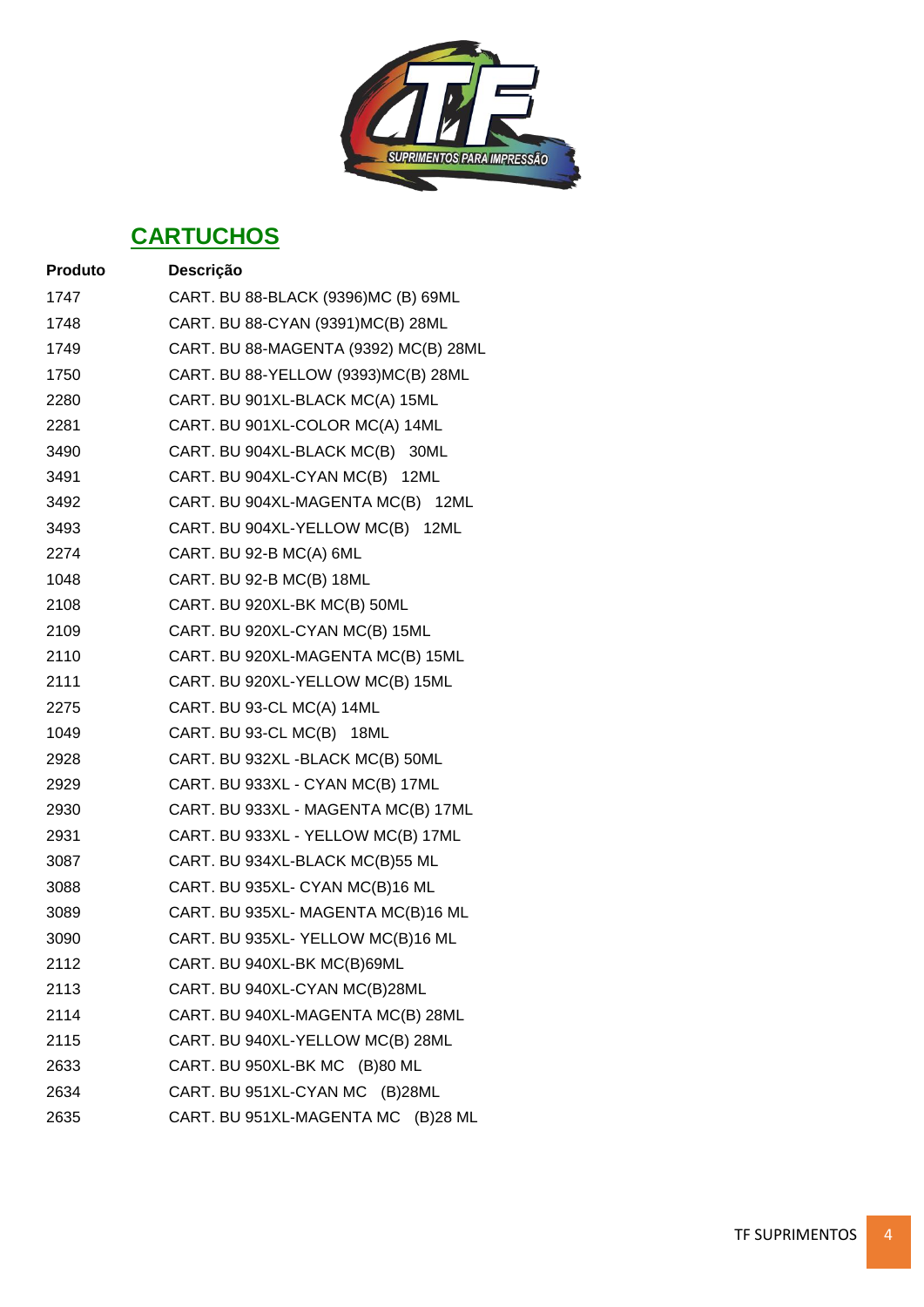

| Produto | Descrição                                          |
|---------|----------------------------------------------------|
| 2636    | CART. BU 951XL-YELLOW MC (B)28 ML                  |
| 3337    | CART. BU 954XL-BLACK MC (B)46 ML                   |
| 3338    | CART. BU 954XL-CYAN MC (B)26 ML                    |
| 3339    | CART. BU 954XL-MAGENTA MC (B)26 ML                 |
| 3340    | CART. BU 954XL-YELLOW MC (B)26 ML                  |
| 3134    | CART. BU 970XL-BLACK MC(B) 170ML                   |
| 3135    | CART. BU 971XL- CYAN MC(B) 70ML                    |
| 3136    | CART. BU 971XL- MAGENTA MC(B) 70ML                 |
| 3137    | CART. BU 971XL- YELLOW MC(B) 70ML                  |
| 1672    | CART. BU 98-B MC (B) 17ML                          |
| 3272    | CART. BU BROTHER LC103/105/109- BLACK MC(B) 20ML   |
| 3273    | CART. BU BROTHER LC103/105/109- CYAN MC(B) 10ML    |
| 3274    | CART. BU BROTHER LC103/105/109- MAGENTA MC(B) 10ML |
| 3275    | CART. BU BROTHER LC103/105/109-YELLOW MC(B) 10ML   |
| 3302    | CART. BU BROTHER LC505/509/525/535-CY MC(B) 15ML   |
| 3303    | CART. BU BROTHER LC505/509/525/535-MA MC(B) 15ML   |
| 3304    | CART. BU BROTHER LC505/509/525/535-YE MC(B) 15ML   |
| 3301    | CART. BU BROTHER LC509/529/539- BLACK MC(B) 55ML   |
| 2932    | CART. BU BROTHER LC61- BLACK MC(B) 18,5ML          |
| 2933    | CART. BU BROTHER LC61- CYAN MC(B) 13ML             |
| 2934    | CART. BU BROTHER LC61- MAGENTA MC(B) 13ML          |
| 2935    | CART. BU BROTHER LC61- YELLOW MC(B) 13ML           |
| 3268    | CART. BU BROTHER LC75/77/79 - BLACK MC(B) 28 ML    |
| 3269    | CART. BU BROTHER LC75/77/79 - CYAN MC(B) 18ML      |
| 3270    | CART. BU BROTHER LC75/77/79 - MAGENTA MC(B) 18ML   |
| 3271    | CART. BU BROTHER LC75/77/79 - YELLOW MC(B) 18ML    |
| 3445    | CART. BU CANON 210XL BLACK 14 ML                   |
| 3446    | CART. BU CANON 211 COLOR 12 ML                     |
| 3447    | CART. BU CANON PG 145 BLACK 10 ML                  |
| 3448    | CART. BU CANON PG 146 COLOR 10 ML                  |
| 1879    | CART. COMP. EPSON TO103-B 30ML                     |
| 1961    | CART. COMP. EPSON TO103-C 11,2ML                   |
| 1962    | CART. COMP. EPSON TO103-M 11,2ML                   |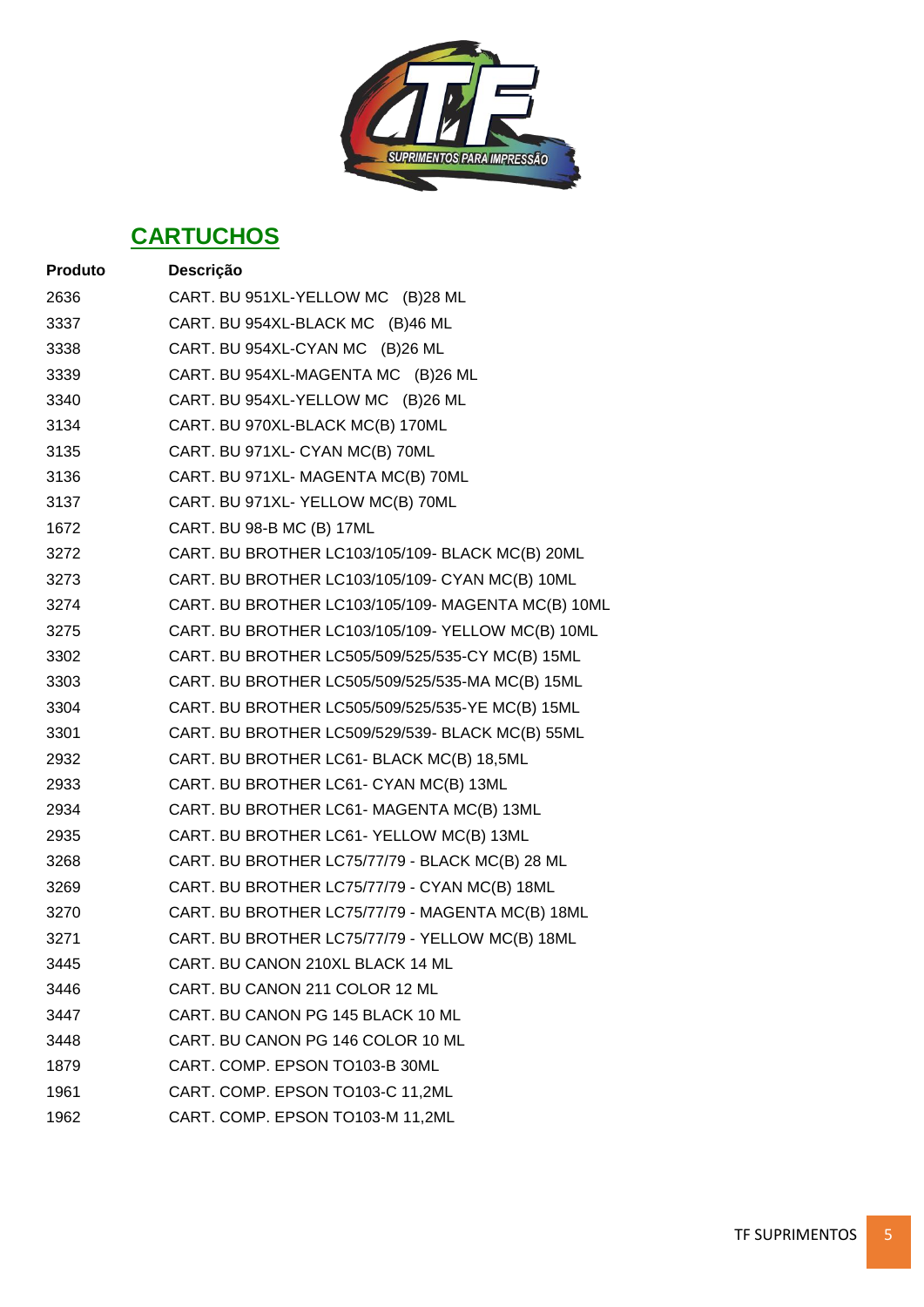

| <b>Produto</b> | Descrição                                   |
|----------------|---------------------------------------------|
| 1963           | CART. COMP. EPSON TO103-Y 11,2ML            |
| 1114           | CART. COMP. EPSON TO115-B 12ML              |
| 1677           | CART. COMP. EPSON TO117-B 14,5ML            |
| 1058           | CART. COMP. EPSON TO132-B 12ML              |
| 1103           | CART. COMP. EPSON TO1331-B 14,5ML           |
| 1106           | CART. COMP. EPSON TO1332-C 12ML             |
| 1105           | CART. COMP. EPSON TO1333-M 12ML             |
| 1104           | CART. COMP. EPSON TO1334-Y 12ML             |
| 1987           | CART. COMP. EPSON TO1351-B 14,5ML           |
| 3059           | CART. COMP. EPSON TO1401 BLACK 33ML         |
| 3060           | CART. COMP. EPSON TO1402 CYAN 15 ML         |
| 3061           | CART. COMP. EPSON TO1403 MAGENTA 15ML       |
| 3062           | CART. COMP. EPSON TO1404 YELLOW 15ML        |
| 2892           | CART. COMP. EPSON TO1941/1961/1971 BK 15 ML |
| 2893           | CART. COMP. EPSON TO1962 CYAN 13 ML         |
| 2894           | CART. COMP. EPSON TO1963 MAGENTA 13ML       |
| 2895           | CART. COMP. EPSON TO1964 YELLOW 13 ML       |
| 3264           | CART. COMP. EPSON TO296/2971 BLACK 15ML     |
| 3265           | CART. COMP. EPSON TO2962 CYAN 13ML          |
| 3266           | CART. COMP. EPSON TO2963 MAGENTA 13ML       |
| 3267           | CART. COMP. EPSON TO2964 YELLOW 13ML        |
| 1089           | CART. COMP. EPSON TO461-B 15ML              |
| 1090           | CART. COMP. EPSON TO472-C 12ML              |
| 1092           | CART. COMP. EPSON TO473-M 12ML              |
| 1091           | CART. COMP. EPSON TO474-Y 12ML              |
| 1099           | CART. COMP. EPSON TO631-B 12ML              |
| 1102           | CART. COMP. EPSON TO632-C 12ML              |
| 1101           | CART. COMP. EPSON TO633-M 12ML              |
| 1100           | CART. COMP. EPSON TO634-Y 12ML              |
| 1115           | CART. COMP. EPSON TO731N-B 14,5ML           |
| 1118           | CART. COMP. EPSON TO732N-C 14,5ML           |
| 1117           | CART. COMP. EPSON TO733N-M 14,5ML           |
| 1116           | CART. COMP. EPSON TO734N-Y 14,5ML           |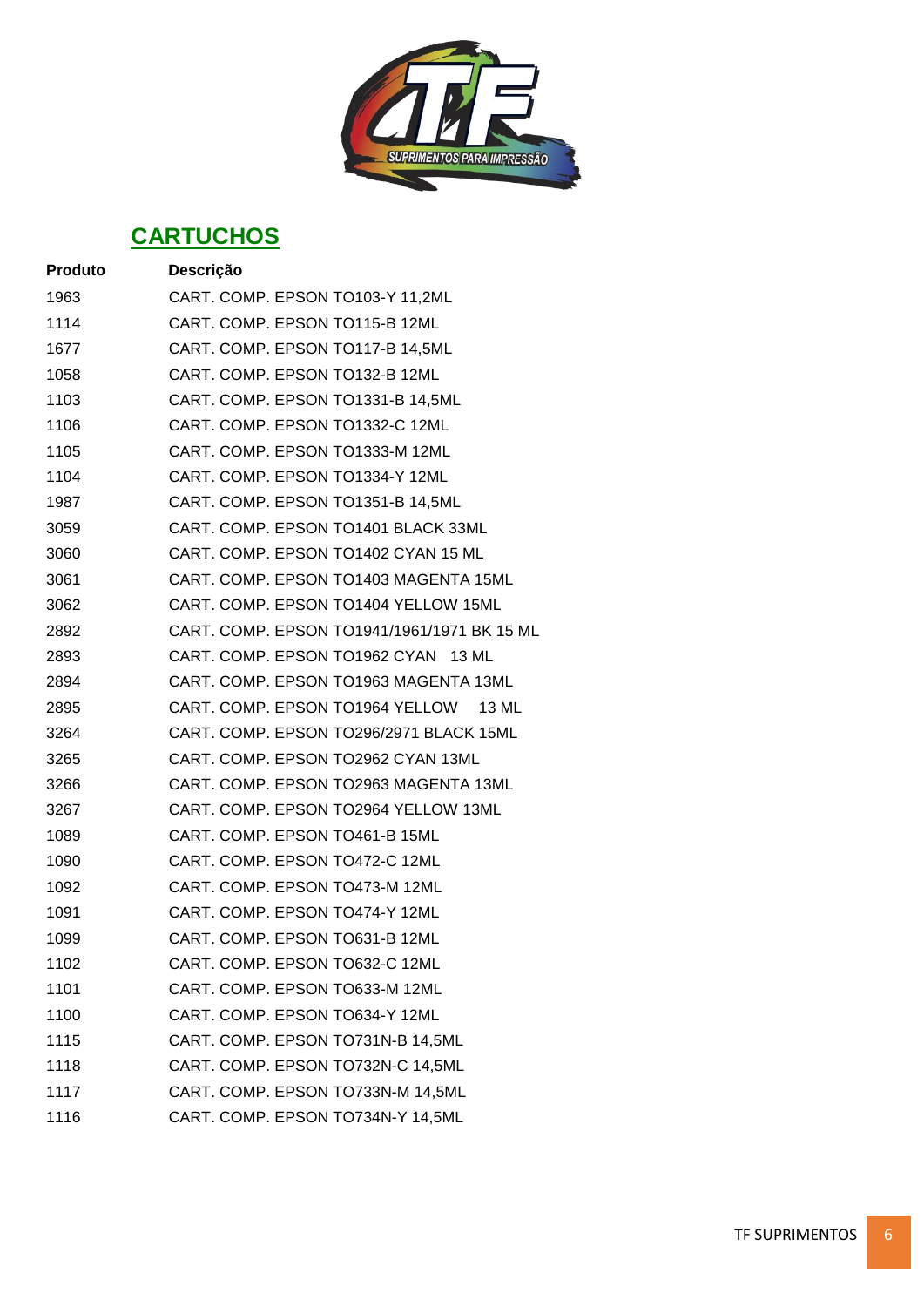

| Produto | Descrição                                     |
|---------|-----------------------------------------------|
| 1108    | CART. COMP. EPSON TO821-B 14ML                |
| 1113    | CART. COMP. EPSON TO822-C 14ML                |
| 1112    | CART. COMP. EPSON TO823-M 14ML                |
| 1111    | CART, COMP, EPSON TO824-Y 14ML                |
| 1110    | CART. COMP. EPSON TO825-C LIGHT 14ML          |
| 1109    | CART. COMP. EPSON TO826-M LIGHT 14ML          |
| 1107    | CART. COMP. EPSON TO90-B 14,5ML               |
| 2949    | CART. COMP. LEX 100/105/108XL BK 21,5 ML      |
| 2950    | CART. COMP. LEX 100/105/108XL CYAN 11,5 ML    |
| 2951    | CART. COMP. LEX 100/105/108XL MAGENTA 11,5 ML |
| 2952    | CART. COMP. LEX 100/105/108XL YELLOW 11,5 ML  |
| 1674    | CART. COMP. LEX G60/1980/120-CL UNIV. 18ML    |
| 1050    | CART. COMP. LEX N16-B MC 12,5ML               |
| 1051    | CART. COMP. LEX N26-CL MC 11ML                |
| 2235    | CART. COMP. LEX N26-CL MICROJET 11 ML         |
| 2327    | CART. COMP.LEX N16-B MICROJET 12,5ML          |

| <b>Produto</b> | Descrição                                   |
|----------------|---------------------------------------------|
| 2607           | CHIP HP 285/278/435/436/505/280/364/255A    |
| 2977           | CHIP HP 540/320/210/530/410/310/250 BK      |
| 2978           | CHIP HP 541/321/211/531/411/311/251 CYAN    |
| 2979           | CHIP HP 542/322/212/532/412/312/252 YELLOW  |
| 2980           | CHIP HP 543/323/213/533/413/313/253 MAGENTA |
| 3315           | CHIP HP CF217A (M103/M102)1.6K              |
| 2879           | CHIP HP CF283A 1.5 K GREEN                  |
| 1207           | CHIP HP DRUM (1500/2500/2800)               |
| 2396           | CHIP HP DRUM (CE310/314)                    |
| 1208           | CHIP HP UNIVERSAL A                         |
| 1209           | CHIP HP UNIVERSAL X                         |
| 1185           | CHIP HP6000-B (2600/2700/3600/3800)2,5K/6K  |
| 1188           | CHIP HP6001-C (2600/2700/3600/3800)2K/6K    |
| 1187           | CHIP HP6002-Y (2600/2700/3600/3800)2K/6K    |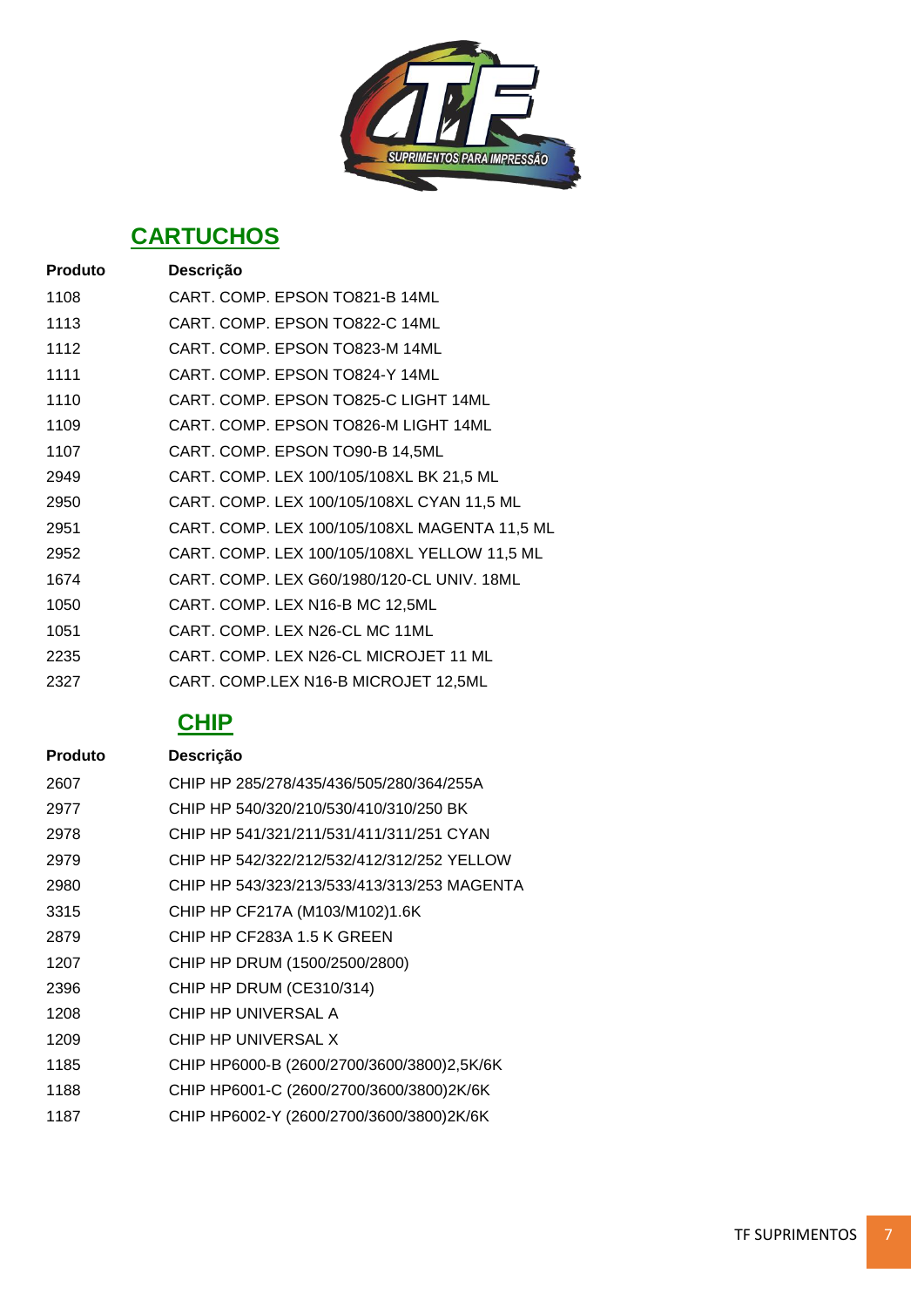

| <b>Produto</b> | Descrição                                       |
|----------------|-------------------------------------------------|
| 1186           | CHIP HP6003-M (2600/2700/3600/3800)2K/6K        |
| 1204           | CHIP HPCB435/436/278/505X/280X/364X/255X        |
| 1781           | CHIP HPCE320-B (1415)2K                         |
| 1782           | CHIP HPCE321-C (1415)1,3K                       |
| 1783           | CHIP HPCE323 (1415)-M 1,3K                      |
| 2738           | CHIP HPCE390 A (M601/602/603/4555) 10K          |
| 2845           | CHIP HPCE390 X (M601/602/603/4555) 24K          |
| 2474           | CHIP HPCE412 Y 2.6K                             |
| 2475           | CHIP HPCE413 M 2.6K                             |
| 2748           | CHIP HPCF212 A (PRO 200/M251/M276) YELLOW 1.4K  |
| 2749           | CHIP HPCF213 A (PRO 200/M251/M276) MAGENTA 1.4K |
| 3214           | CHIP HPCF226 A (M402/426) 3K                    |
| 3215           | CHIP HPCF226 X (M402/426) 9K                    |
| 2982           | CHIP HPCF350 BLACK ( M176/M177FW) 1,2K          |
| 2983           | CHIP HPCF351 CYAN (M176/M177FW) 1K              |
| 2984           | CHIP HPCF352 YELLOW (M176/M177FW) 1K            |
| 2985           | CHIP HPCF353 MAGENTA (M176/M177FW) 1K           |
| 3216           | CHIP HPCF400/201 BLACK ( M252/277)1.5K          |
| 3217           | CHIP HPCF401/201 CYAN (M252/277)1.4K            |
| 3218           | CHIP HPCF402/201 YELLOW ( M252/277)1.4K         |
| 3219           | CHIP HPCF403/201 MAGENTA ( M252/277)1.4K        |
| 3220           | CHIP HPCF410 BLACK (M452/477) 2.3K              |
| 3221           | CHIP HPCF411 CYAN (M452/477) 2.3K               |
| 3222           | CHIP HPCF412 YELLOW (M452/477) 2.3K             |
| 3223           | CHIP HPCF413 MAGENTA (M452/477) 2.3K            |
| 1189           | CHIP HPQ2670-B (3500/3700)6K                    |
| 1190           | CHIP HPQ2671-C (3500/3700)4K                    |
| 1191           | CHIP HPQ2673-M (3500/3700)4K                    |
| 3367           | CHIP KYOCERA TK1122/FS1060/1025/1125 (3K)       |
| 3366           | CHIP KYOCERA TK1175 (M2040DN) 12K               |
| 1804           | CHIP LEX E120 2K                                |
| 1211           | CHIP LEX E230/240/330/340 6K                    |
| 1212           | CHIP LEX E250/350 9K                            |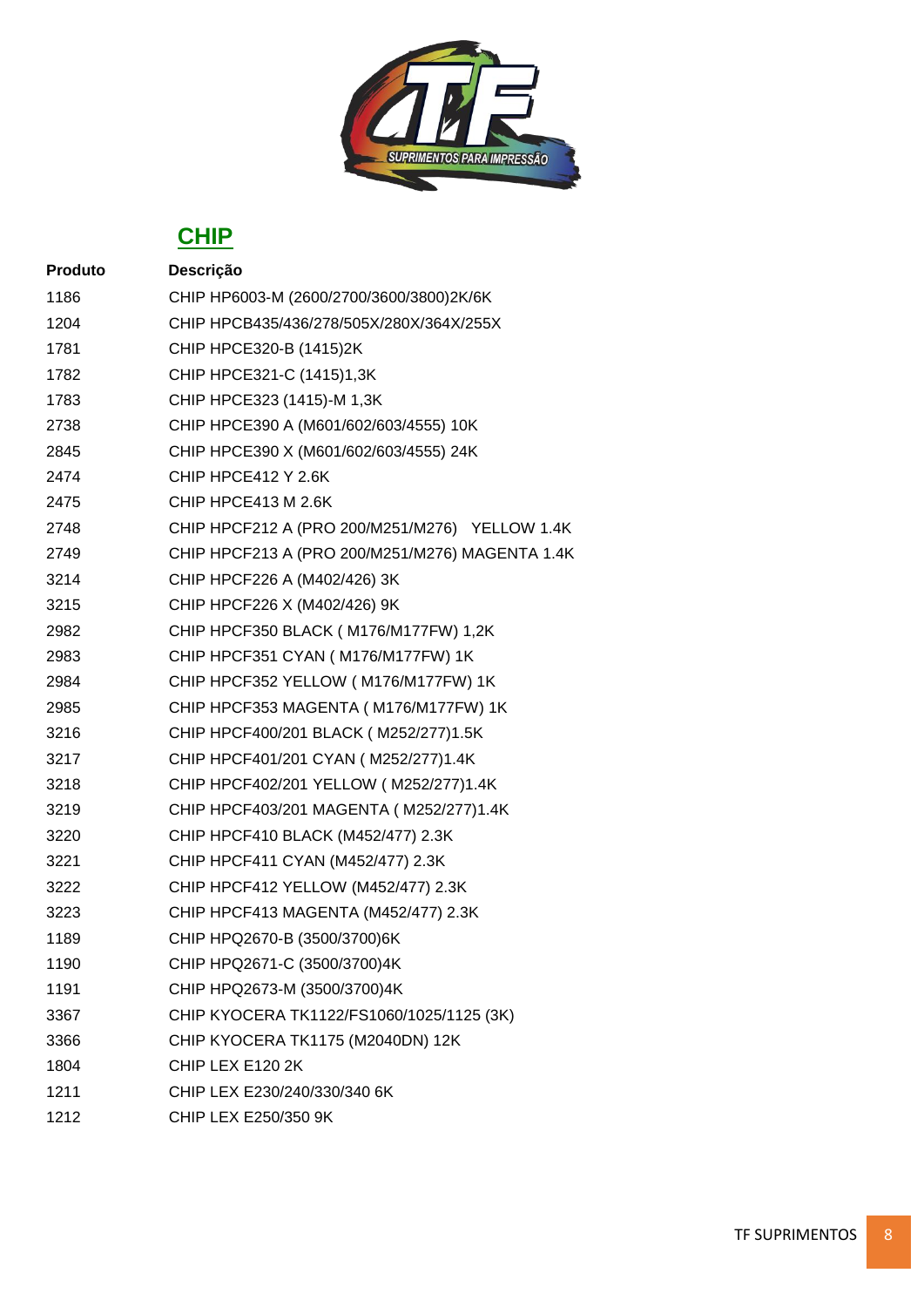

| <b>Produto</b> | Descrição                                       |
|----------------|-------------------------------------------------|
| 1991           | CHIP LEX E260/360/460 3,5K                      |
| 1213           | CHIP LEX E320/322 6,5K                          |
| 1214           | CHIP LEX E321/323 6K                            |
| 1952           | CHIP LEX E460/X464 15K                          |
| 3085           | CHIP LEX MS/711/811/MS812 45K                   |
| 3022           | CHIP LEX MX/MS 310/410/511/611 MFPS 10K         |
| 1996           | CHIP LEX T/X 650/652/654/656 36K                |
| 1219           | CHIP LEX T610/612/614/616 20K                   |
| 1222           | CHIP LEX T640/T644N/X642/X644/X646 32K          |
| 3566           | CHIP LEX T650/652/654/656 25K                   |
| 1652           | CHIP LEX X203/204 2,5K                          |
| 1928           | <b>CHIP LEX X264/364 9K</b>                     |
| 1223           | CHIP LEX X340/342 6K                            |
| 2154           | CHIP OKIDATA 2200/2400(N/DN) 2K                 |
| 2155           | CHIP OKIDATA 4400/4600 7K                       |
| 2351           | CHIP OKIDATA 9600 UNIV.                         |
| 2153           | CHIP OKIDATA B 2500/B2540                       |
| 2547           | CHIP OKIDATA B 410/430 3K                       |
| 2582           | CHIP OKIDATA B 411/431 11K                      |
| 2152           | CHIP OKIDATA B 430(N/DN) 10K                    |
| 3567           | CHIP PARA SAMS. D111 (M2020/2070) 1K ATUALIZADO |
| 3241           | CHIP RICOH 2010/2050/2051 CYAN 9.5K             |
| 3242           | CHIP RICOH 2010/2050/2051 MAGENTA 9.5K          |
| 3243           | CHIP RICOH 2010/2050/2051 YELLOW 9.5K           |
| 3240           | CHIP RICOH 2030/2050/2051/2550 BLACK 10K        |
| 3294           | CHIP RICOH SP310/311/312 (6.4K)                 |
| 3031           | CHIP RICOH SP3400/3410/3510 6.4K                |
| 3562           | CHIP RICOH SP3710 7K                            |
| 3571           | CHIP RICOH SP377 (6.4K)                         |
| 3174           | CHIP RICOH SP4500/4510 12K                      |
| 3032           | CHIP RICOH SP5200/5210 25K                      |
| 3296           | CHIP RICOH SPC250/252 BLACK                     |
| 3297           | CHIP RICOH SPC250/252 CYAN                      |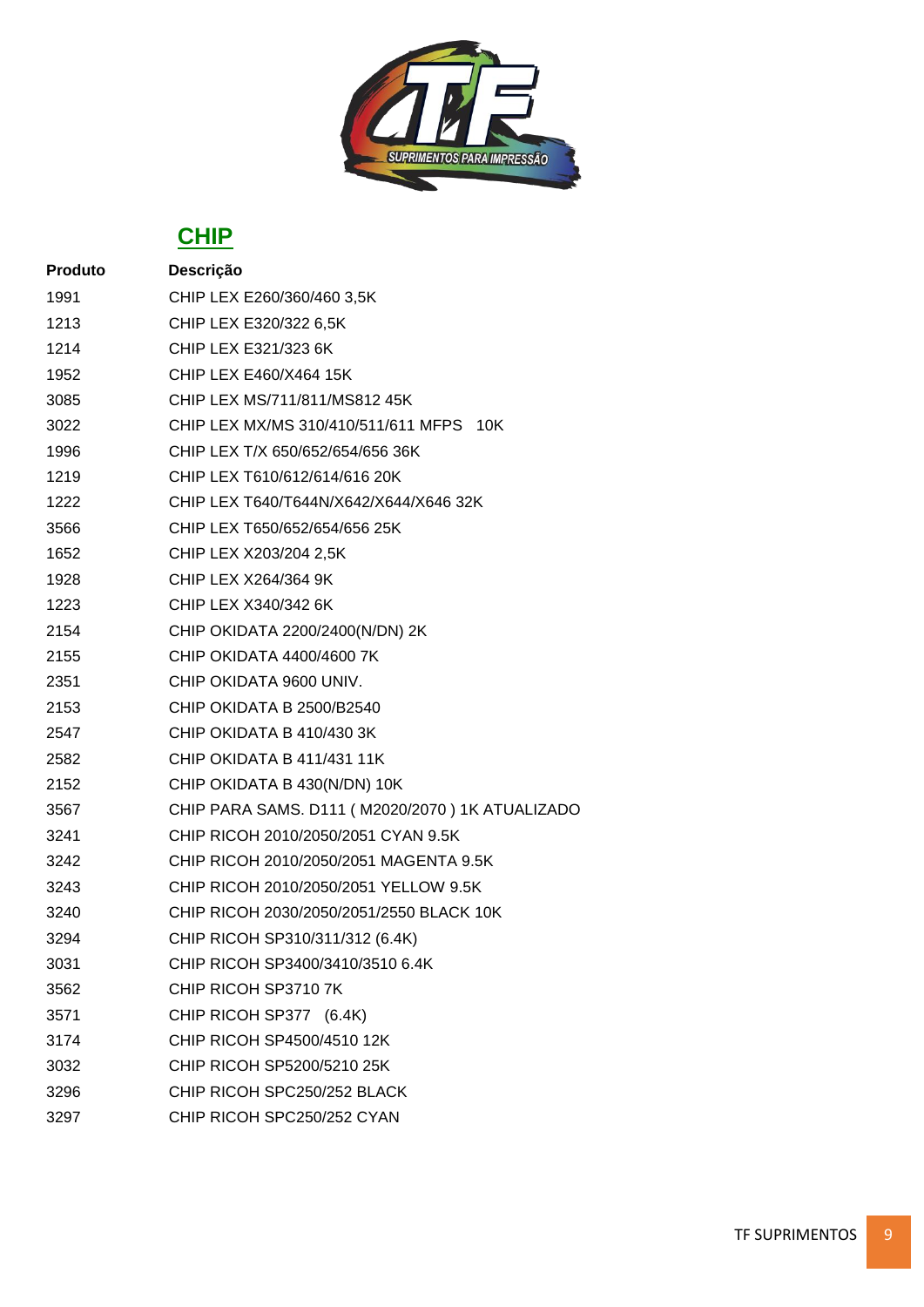

| <b>Produto</b> | Descrição                                           |
|----------------|-----------------------------------------------------|
| 3298           | CHIP RICOH SPC250/252 MAGENTA                       |
| 3299           | CHIP RICOH SPC250/252 YELLOW                        |
| 1228           | CHIP SAM CLP315-B (K409)1,5K                        |
| 1229           | CHIP SAM CLP315-C (K409)1K                          |
| 1230           | CHIP SAM CLP315-M (K409)1K                          |
| 1231           | CHIP SAM CLP315-Y (K409)1K                          |
| 1997           | CHIP SAM CLP320/325-B (K407)1,5K                    |
| 1998           | CHIP SAM CLP320/325-C (K407)1K                      |
| 1999           | CHIP SAM CLP320/325-M (K407)1K                      |
| 2053           | CHIP SAM CLP320/325-Y (K407)1K                      |
| 3075           | CHIP SAM CLP360/365/K406 BLACK 1.5K                 |
| 3076           | CHIP SAM CLP360/365/K406 CYAN 1K                    |
| 3077           | CHIP SAM CLP360/365/K406 MAGENTA 1K                 |
| 3078           | CHIP SAM CLP360/365/K406 YELLOW 1K                  |
| 3180           | CHIP SAM CLP680/506 BLACK 6K                        |
| 3181           | CHIP SAM CLP680/506 CYAN 3.5K                       |
| 3182           | CHIP SAM CLP680/506 MAGENTA 3.5K                    |
| 3183           | CHIP SAM CLP680/506 YELLOW 3.5K                     |
| 2989           | CHIP SAM D111 (M2020/2070) 1.8K                     |
| 3377           | CHIP SAM D111 ATUALIZADO (M2020/2070) 1.8K          |
| 2960           | CHIP SAM D116 3K (M2825ND M2875FD M2825 M2875)      |
| 3238           | CHIP SAM D201L 20K (M4080FX)                        |
| 2943           | CHIP SAM D203U (M4020/4070) ATUALIZADO 15K          |
| 2962           | CHIP SAM D204 5K (M3875FW/M3825DW/ M3325ND/M4025ND) |
| 3289           | CHIP SAM D307 (ML4510/5010/5015) 30K                |
| 2407           | CHIP SAM DRUM (SCX6545/6555)80K                     |
| 1637           | CHIP SAM FULL CLP315 (K409)                         |
| 2818           | CHIP SAM ML 3750/3753 (D305L) 15k                   |
| 1826           | CHIP SAM ML1665/3200 (D104S)1,5K                    |
| 2578           | CHIP SAM ML2165/3405(D101) 1.5K                     |
| 1761           | CHIP SAM ML2250 10K                                 |
| 1238           | CHIP SAM ML2250 5K                                  |
| 1239           | CHIP SAM ML2255 5K                                  |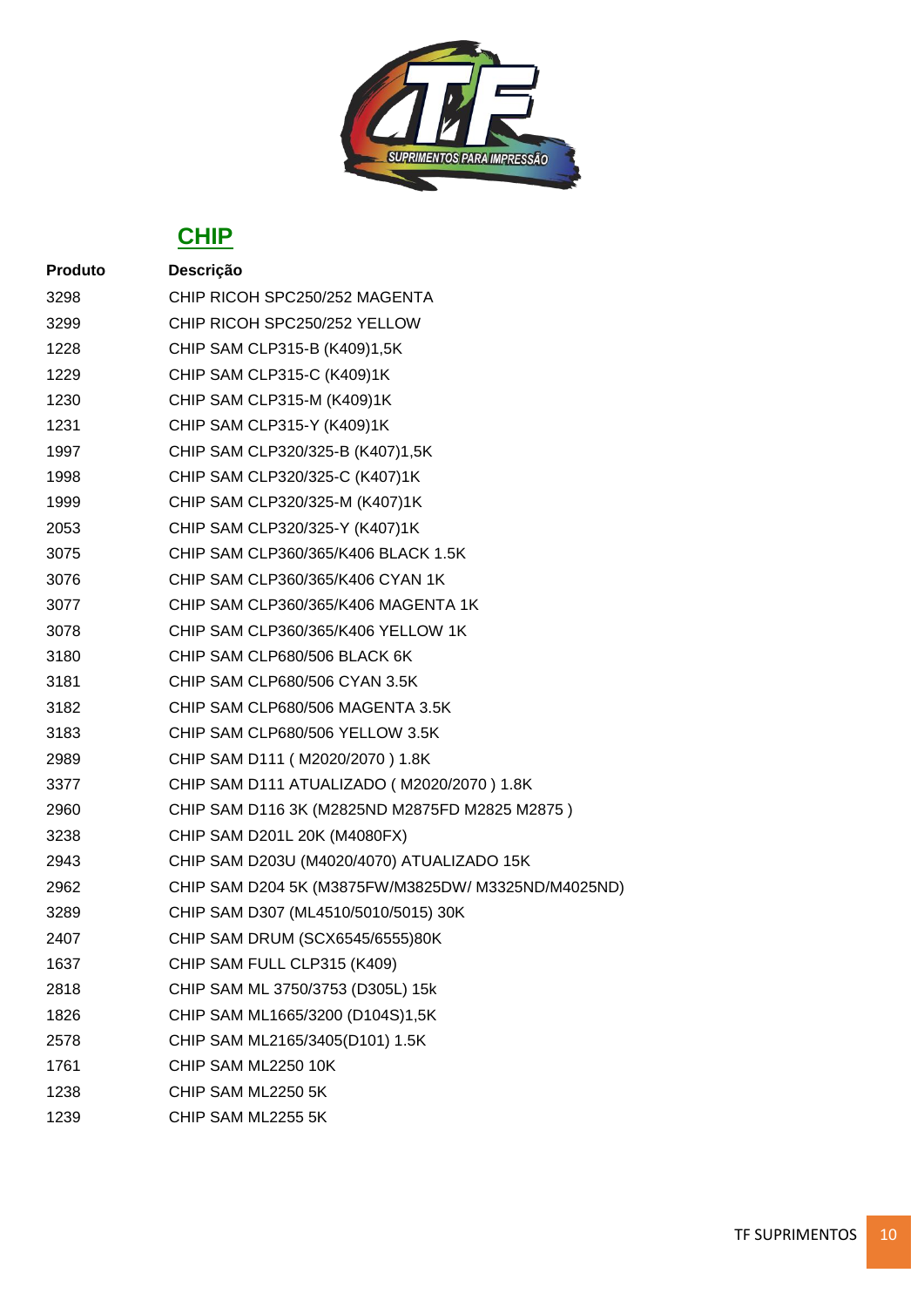

| <b>Produto</b> | Descrição                                   |
|----------------|---------------------------------------------|
| 1240           | CHIP SAM ML2850/2851 5K                     |
| 2401           | CHIP SAM ML2950/2955/SCX4728/4729(D103)2.5K |
| 2349           | CHIP SAM ML3470 10K                         |
| 1241           | CHIP SAM ML3560 12K                         |
| 1892           | CHIP SAM SCX 4828(D209)5K                   |
| 1242           | CHIP SAM SCX4200GRANDE 3K                   |
| 1896           | CHIP SAM SCX4300(D109S)2K                   |
| 1243           | CHIP SAM SCX4520/4720 3,5K                  |
| 1232           | CHIP SAM SCX4600(D105S)2,5K                 |
| 1244           | CHIP SAM SCX4725 3K                         |
| 2001           | CHIP SAM SCX4833/ML3310/(D205L)5K           |
| 2000           | CHIP SAM SCX4835/3710/5637/5639 (D205E)10K  |
| 1245           | CHIP SAM SCX5530/5525 8K                    |
| 2003           | CHIP SAM SCX5635/5835(D208)10K              |
| 1930           | CHIP SAM SCX6120/6220/6320/6520 8K          |
| 2408           | CHIP SAM SCX6545/6555 25K TONER             |
| 3295           | CHIP SAMSUMG D204 DRUM (M3325/3375) 30K     |
| 2523           | CHIP XEROX 3010/3040/3045 2.5K              |
| 3184           | CHIP XEROX 3020/3025 (1.5K)                 |
| 1890           | CHIP XEROX 3100 CARTAO 4K                   |
| 2058           | CHIP XEROX 3150 3K                          |
| 1247           | CHIP XEROX 3200 3K                          |
| 1926           | CHIP XEROX 3210/3220 4,1K                   |
| 2561           | CHIP XEROX 3300 8K                          |
| 1248           | CHIP XEROX 3428 8K                          |
| 2004           | CHIP XEROX 3550 11K                         |
| 2740           | CHIP XEROX 3635 10K                         |
| 2616           | CHIP XEROX 6000/6010 BK 2K                  |
| 2617           | CHIP XEROX 6000/6010 CYAN 1K                |
| 2618           | CHIP XEROX 6000/6010 MAGENTA 1K             |
| 2619           | CHIP XEROX 6000/6010 YELLOW 1K              |
| 1251           | CHIP XEROX 6110-B 2K                        |
| 1252           | CHIP XEROX 6110-C 1K                        |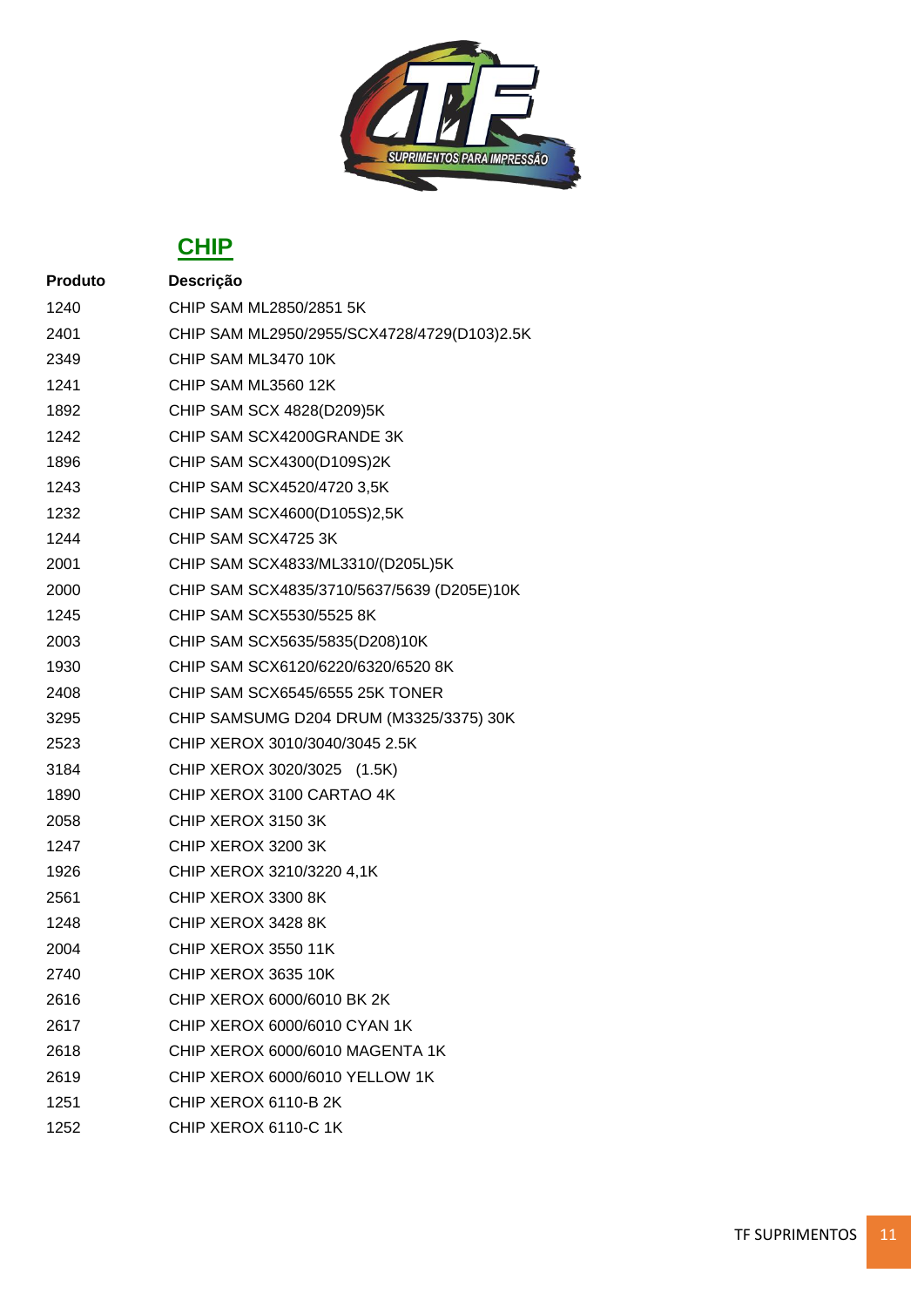

| <b>Produto</b> | Descrição                                  |
|----------------|--------------------------------------------|
| 1253           | CHIP XEROX 6110-M 1K                       |
| 1254           | CHIP XEROX 6110-Y 1K                       |
| 3125           | CHIP XEROX 6180 BLACK 8K                   |
| 3126           | CHIP XEROX 6180 CYAN 6K                    |
| 3127           | CHIP XEROX 6180 MAGENTA 6K                 |
| 3128           | CHIP XEROX 6180 YELLOW                     |
| 2343           | CHIP XEROX 6280 BK 7K                      |
| 2344           | CHIP XEROX 6280 CYAN 5,9K                  |
| 2345           | CHIP XEROX 6280 MAGENTA 5,9K               |
| 2346           | CHIP XEROX 6280 YELLOW 5,9K                |
| 1250           | CHIP XEROX PE220 2,5K                      |
| 1927           | CHIP XEROX PHASER 3140/3155/3160 2,5K      |
| 3284           | CHIP XEROX PHASER 3215/3225/3052/3260 (3K) |
| 1793           | CHIP XEROX PHASER 3250 5K                  |
| 3063           | CHIP XEROX PHASER 3315/3325 (5K)           |
| 3047           | CHIP XEROX PHASER 3325 (11K)               |
| 1709           | CHIP XEROX PHASER 3420/3425 10K            |
| 1710           | CHIP XEROX PHASER 3435 10K                 |
| 1794           | CHIP XEROX PHASER 3500 12K                 |
| 1711           | CHIP XEROX PHASER 3600 14K                 |
| 2005           | CHIP XEROX PHASER 4510 19K                 |

### **CILINDROS**

| <b>Produto</b> | Descrição                                          |
|----------------|----------------------------------------------------|
| 3017           | CIL DUC BROTHER TN1030/1060/1070 (HL1112/ DCP1512) |
| 1731           | CIL DUC BROTHER TN330/350/360                      |
| 3261           | CIL DUC BROTHER TN3440/3472/TN880                  |
| 2397           | CIL DUC BROTHER TN410/420/450/TN2370/660           |
| 1653           | CIL DUC BROTHER TN580/650/720/750/780 ENG. PRETA   |
| 1282           | CIL DUC HP 2600/6000                               |
| 1284           | CIL DUC HP 2612/1010/1012                          |
| 1285           | CIL DUC HP 2613/7115/1200                          |
| 1863           | <b>CIL DUC HP 3909 (WX)</b>                        |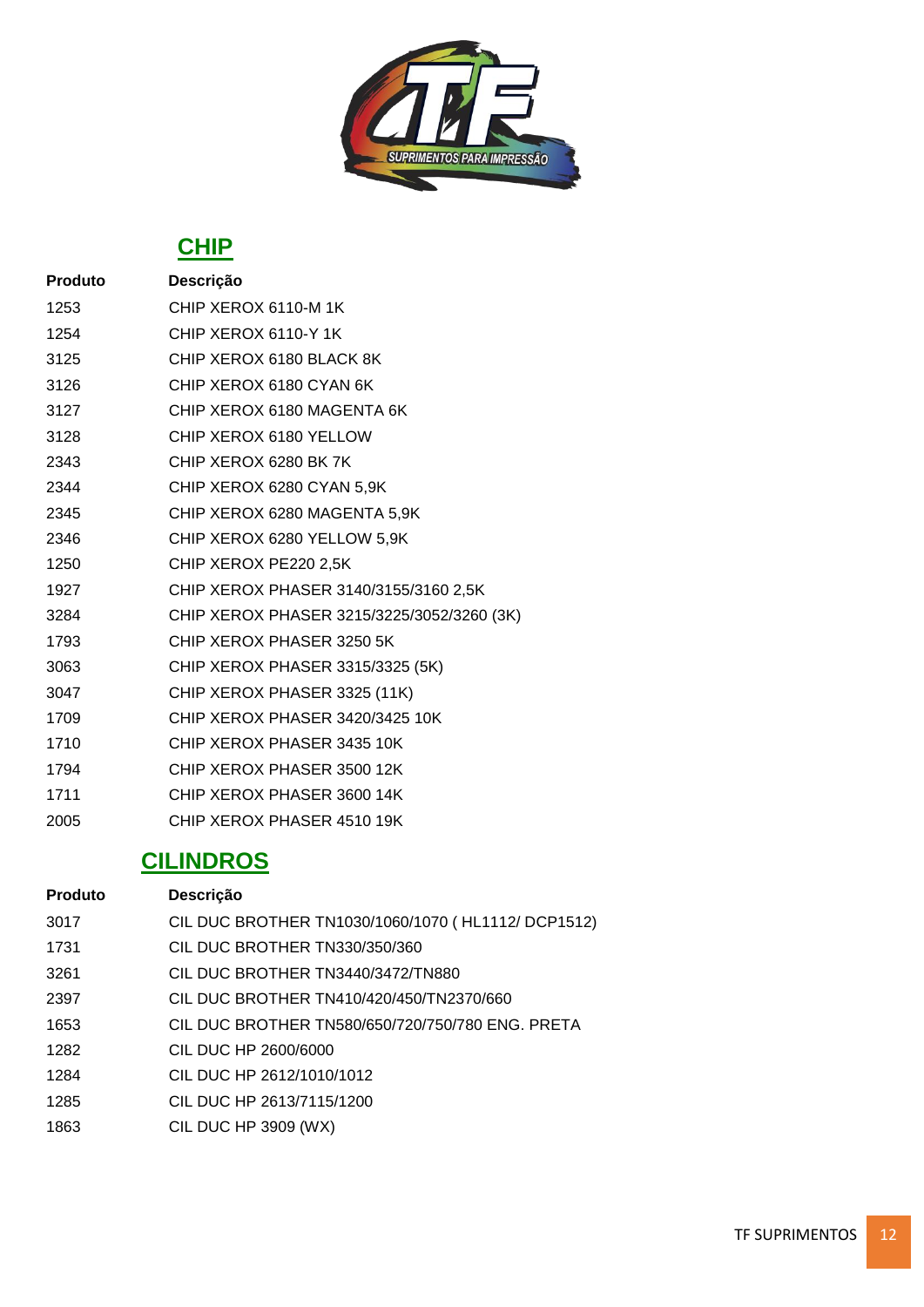

### **CILINDROS**

| <b>Produto</b> | Descrição                                                                    |
|----------------|------------------------------------------------------------------------------|
| 1294           | CIL DUC HP 4127/8061 (4000/4100)                                             |
| 1292           | CIL DUC HP 4200/4300 (1338/1339/5942/5945)                                   |
| 1729           | CIL DUC HP 5949/7553/1320                                                    |
| 1293           | CIL DUC HP 6511/2400/2410/2430/7551                                          |
| 1295           | CIL DUC HP 8543 (9000)                                                       |
| 1298           | CIL DUC HP CB435/436/278/285/283                                             |
| 1281           | CIL DUC HP CB540/CE320/CF210/CC530/CF380 (1215/1415/2025/M476)               |
| 1790           | CIL DUC HP CC 364/390/4014/4015                                              |
| 2290           | CIL DUC HP CE 255/3010/3015                                                  |
| 2391           | CIL DUC HP CE 310/1025/CE314                                                 |
| 2054           | CIL DUC HP CE 505/2035/2055/CF280                                            |
| 1942           | CIL DUC HP CE250/3025/3525                                                   |
| 3438           | CIL DUC HP CF217/218/219                                                     |
| 3164           | CIL DUC HP CF226/CF287 A/X (M402/M426/M506/527)                              |
| 3515           | CIL DUC HP CF248 A (MFP M28/ PRO M15)                                        |
| 3172           | CIL DUC HP CF400/201/M252/M277                                               |
| 1301           | CIL DUC LEX E230/250/X203/X204                                               |
| 3039           | CIL DUC RICOH SP3500/3510/310/377                                            |
| 1257           | CIL LONG LIFE LEX E120                                                       |
| 1279           | CIL LONG LIFE SHARP AL1000                                                   |
| 2306           | CIL LONG LIFE LEX E260/360/460                                               |
| 1273           | CIL LONG LIFE METALICO LEX E210/SAM 1210                                     |
| 3071           | CIL LONG LIFE METALICO LEX MS/MX310/410/510/610/710/810                      |
| 1304           | CIL LONG LIFE METALICO LEX OPTRA S/T630/640                                  |
| 2384           | CIL LONG LIFE METALICO LEX T650                                              |
| 1277           | CIL LONG LIFE METALICO SAM ML 1610/2010/4521/PE220                           |
| 1278           | CIL LONG LIFE METALICO SAM ML 1710/4100/4200/4300                            |
| 2272           | CIL LONG LIFE METALICO SAM ML 2150/2550                                      |
| 1662           | CIL LONG LIFE METALICO SAM ML1665/3200 (D104)                                |
| 2417           | CIL LONG LIFE METALICO SAM ML2165/3405/2020/2070 (D101/D111) XEROX 3020/3025 |
| 2009           | CIL LONG LIFE METALICO SAM SCX3050/5530/XEROX3428/3300/5635 D208/ML3470      |
| 1824           | CIL LONG LIFE METALICO SAM SCX4600/2850/XEROX3250/SCX4828 (D105/D209)        |
| 2348           | CIL LONG LIFE METALICO SAM SCX4833/5637/ML3310/2950 (D205/D103/D305)         |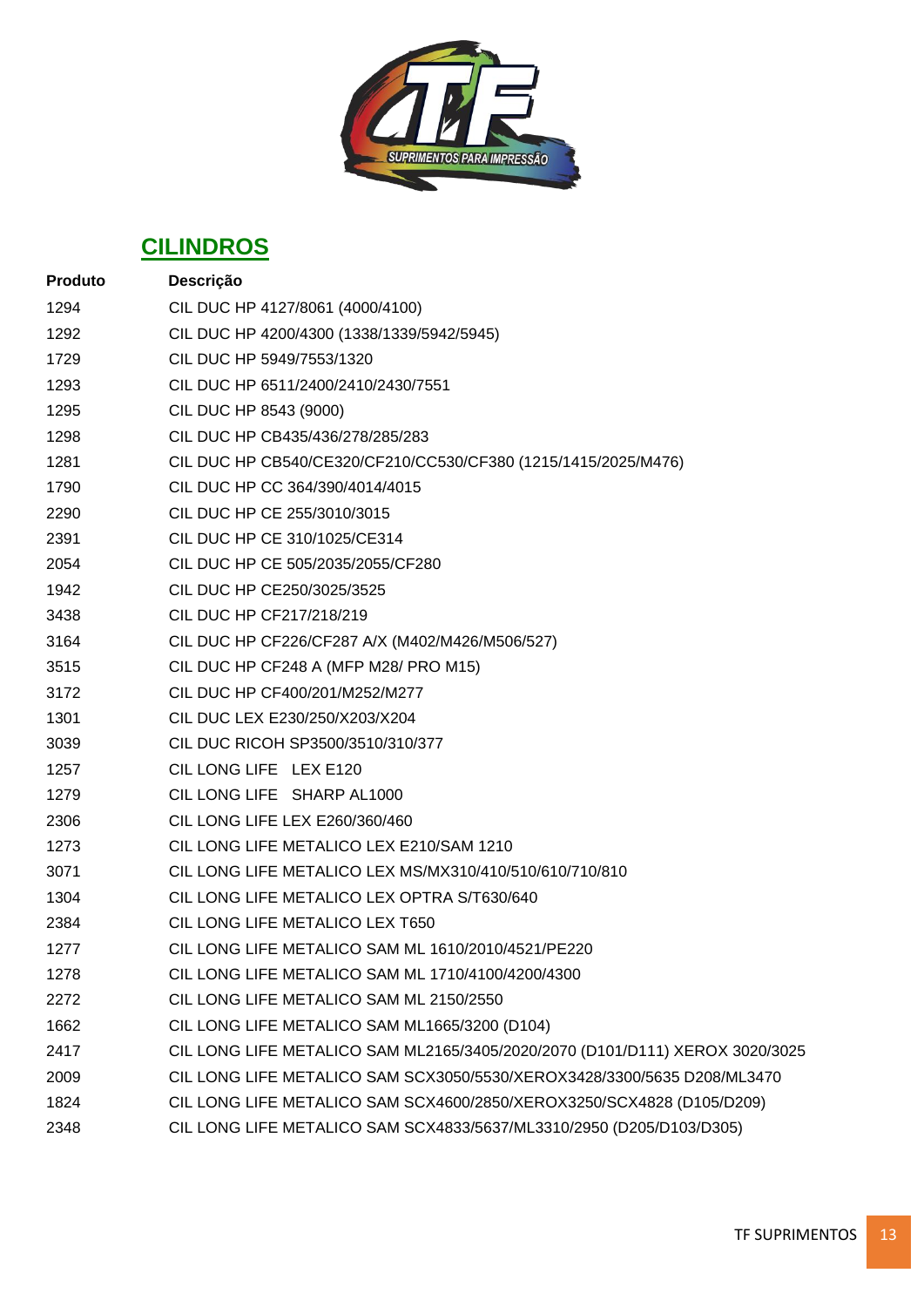

### **CILINDROS**

| <b>Produto</b> | <b>Descricão</b>                         |
|----------------|------------------------------------------|
| 2848           | CIL LONG LIFE METALICO SAM SCX6555       |
| 2917           | CIL LONG LIFE SAM M3820/4020 (D203/D204) |

# **LÂMINAS**

| <b>Produto</b> | Descrição                                          |
|----------------|----------------------------------------------------|
| 1314           | DB HP 2612/5949/7553/505/226 (1010/1320) CX 10 PÇS |
| 1891           | DB HP 7551/6511/CE255(2400/3005/) CX 10 PCS        |
| 1324           | DB HP CB435/436/285/278/283 (1005/1102) CX 10 PÇS  |
| 1316           | DB HP CB540/530/320 (1215/2025) CX 10 PCS          |
| 1670           | DB HP CC364(4014/4015/4515) CX 10 PCS              |
| 1676           | DB SAM 1610/2010/4521/3117 (CX 10 PCS)             |
| 1326           | DB SAM 1710/4100/4200/4216/X215/PE16 (CX 10PCS)    |
| 2642           | DB SAM D101/D111 (ML2160/2070) CX 10 PÇS           |
| 2063           | DB SAM D104 (1665/3200/1860) CX 10 PCS             |
| 1923           | DB SAM D105 (4600/2850) CX 10 PÇS                  |
| 2992           | DB SAM D203/D204/D205/D305 (CX 10 PCS)             |
| 3496           | DB SAM D208 (SCX5635/3428/3470) CX 10 PCS          |
| 1702           | WB BROTHER TN580/620/650 (CX 10PCS)                |
| 1559           | WB HP 2612 (1010/1012/1015) CX 10 PCS              |
| 1562           | WB HP 6511/7551/CE255 (2100/3015) CX 10 PCS        |
| 1566           | WB HP CB435/436/285/278/283 (CX 10 PÇS)            |
| 1561           | WB HP CB540/530/320/CF210 (CX 10 PCS)              |
| 1564           | WB HP CC364/CE390 (4015/455) CX 10 PCS             |
| 3149           | WB HP CF280/505/2035/400 (CX 10 PCS)               |
| 1563           | WB HP6000 (2600) CX 10 PÇS                         |
| 2641           | WB SAM D101/D111 (ML2165/2070) CX 10 PCS           |
| 2288           | WB SAM D104 (ML1665/3200) CX 10 PÇS                |
| 1922           | WB SAM D105 (4600/4623/1915) CX 10 PCS             |
| 2991           | WB SAM D203/204/305 (CX 10 PÇS)                    |
| 2750           | WB SAM D205 (SCX5637/4833) CX 10 PCS               |
| 3495           | WB SAM D208/XEROX 3635 (SCX5635) CX 10 PCS         |
| 1574           | WB SAM ML1610/2010/4521 (CX 10 PCS)                |
| 1575           | WB SAM ML1710/4216/X215 (CX 10 PÇS)                |
|                |                                                    |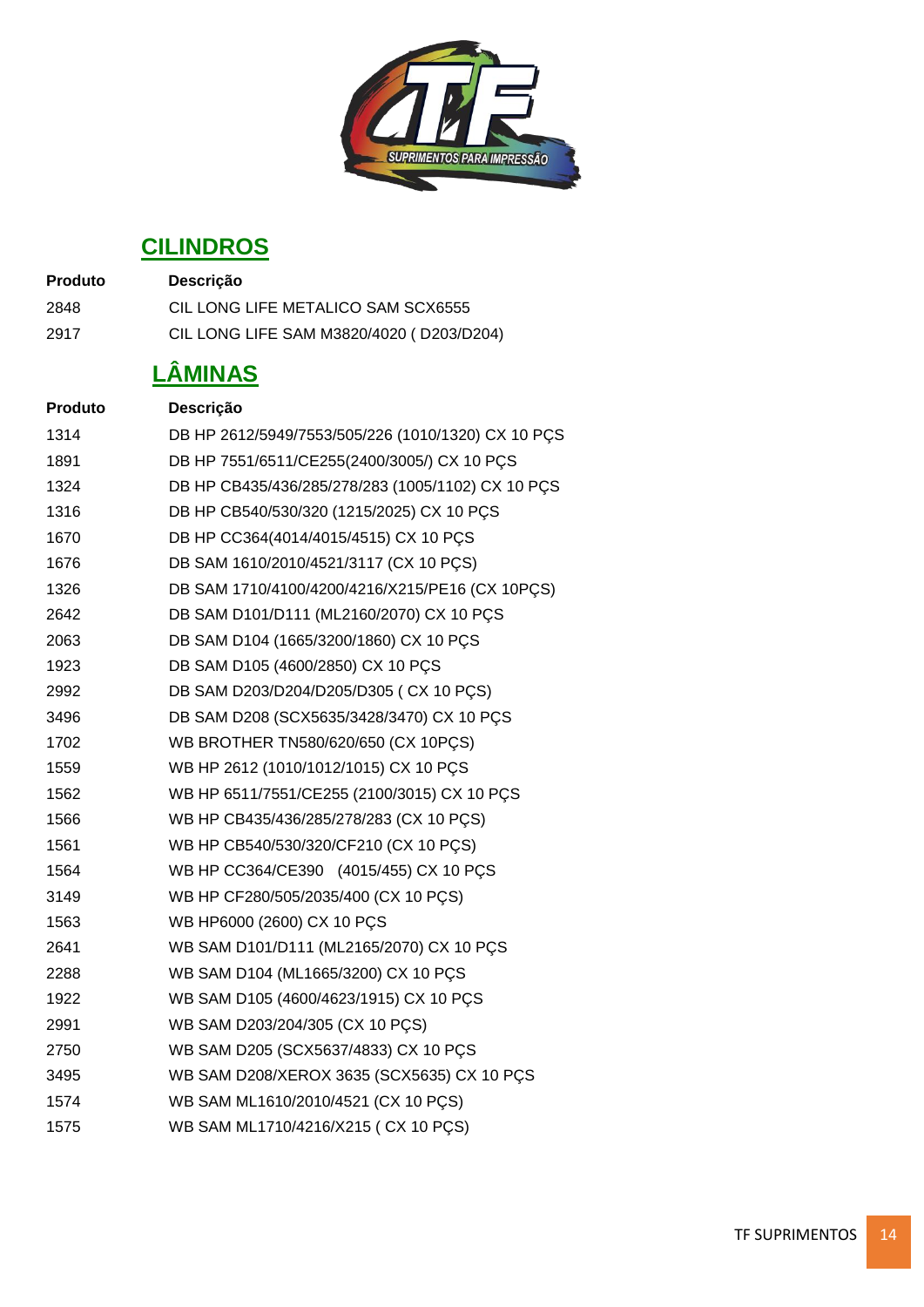

## **LÂMINAS**

**Produto Descrição**

WB SAM ML2850/2851 ( CX 10 PÇS)

#### **ROLLERS**

| <b>Produto</b> | Descrição                                                                 |
|----------------|---------------------------------------------------------------------------|
| 2101           | DEVELOPER ROLLER BROTHER TN 580                                           |
| 1665           | DEVELOPER ROLLER E230/330/T640/T644                                       |
| 1929           | DEVELOPER ROLLER HP 1215                                                  |
| 2453           | DEVELOPER ROLLER LEX E120                                                 |
| 3147           | DEVELOPER ROLLER LEX T650                                                 |
| 2104           | DEVELOPER ROLLER ML 1665                                                  |
| 3437           | DEVELOPER ROLLER SAMS. D203                                               |
| 1313           | DEVELOPER ROLLER SAMSUNG ML 1610 2010                                     |
| 1766           | DEVELOPER ROLLER SAMSUNG ML 1710 4100 4200                                |
| 2103           | DEVELOPER ROLLER SCX 4600                                                 |
| 2925           | <b>IMPRESSORA HP LASERJET M1415</b>                                       |
| 2924           | IMPRESSORA HP LASERJET P1102                                              |
| 1402           | MAG ROLER HP 1010/2612                                                    |
| 1943           | MAG ROLER HP 4014/4015 (CC364/CE390)                                      |
| 1404           | MAG ROLER HP 5949/7553/1320/CE 505                                        |
| 2609           | MAG ROLER HP 6511/7551/CE255 A/X (2400/3005/3010/3015)                    |
| 1405           | MAG ROLER HP CB435/436/285/278/283 (PONTA DE FERRO)                       |
| 3390           | MAG ROLER HP CF226 A/X (M402/426)                                         |
| 2817           | MAG ROLER SAMS ML 2165/2020/2070 (D101/D111) CAPA                         |
| 2331           | PELICULA FUSORA HP 2612/435/436/278/283/285 (1PC)                         |
| 3277           | PELICULA FUSORA HP 505/2035/CF280 TEFLON (PCT 1PCS)                       |
| 3378           | PELICULA FUSORA HP CE255/3015                                             |
| 3287           | PELICULA FUSORA TN3472 (L5502/5602/5652/5702) EMBORRACHADA                |
| 3033           | PELICULA FUSORA TN720/750 (DCP8112/8152/HL5452/6182/MFC8512/8912/DCP8157) |
| 3373           | ROLO DE PRESSÃO 435/436/285/1005                                          |
| 3514           | ROLO DE PRESSAO BROTHER TN1060 (HL1112/1202/1512)                         |
| 3516           | ROLO DE PRESSAO BROTHER TN2370 (DCP2540/HL2320)                           |
| 3288           | ROLO DE PRESSÃO BROTHER TN3472 (L5502/5602/5652/6702/6902)                |
| 3452           | ROLO DE PRESSÃO BROTHER TN360 (DCP7040/HL2140)                            |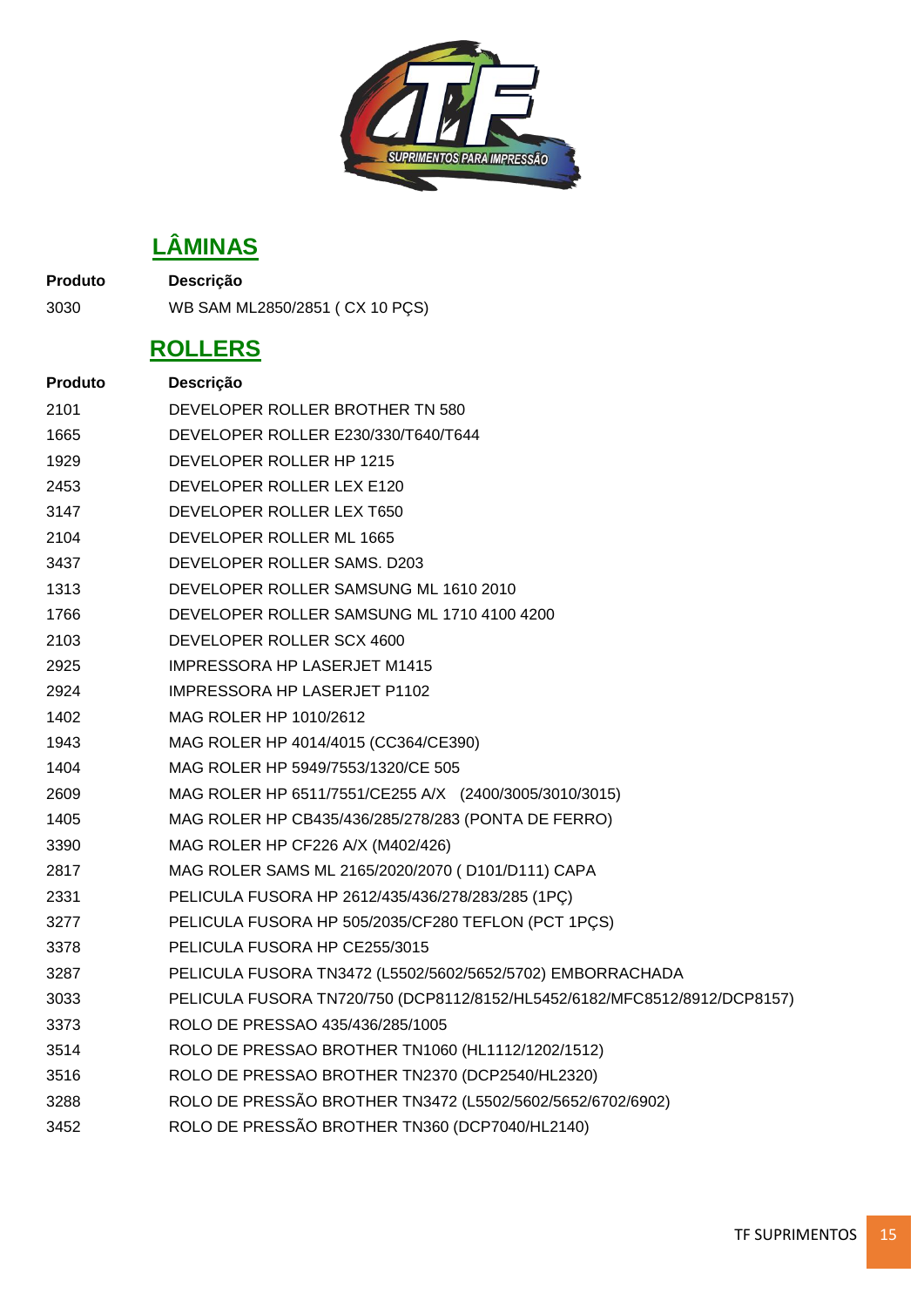

### **ROLLERS**

| <b>Produto</b> | Descrição                                                    |
|----------------|--------------------------------------------------------------|
| 3020           | ROLO DE PRESSÃO BROTHER TN410/450 (HL2130/2230/2240/DCP7065) |
| 2016           | ROLO DE PRESSÃO BROTHER TN580 (HL5240/5250/DCP8080/DR520)    |
| 2916           | ROLO DE PRESSÃO BROTHER TN720/750 (DCP8110/HL5440/5452)      |
| 3379           | ROLO DE PRESSAO HP CE255/3015                                |
| 3372           | ROLO DE PRESSÃO PARA HP2035/CE505                            |
| 3369           | ROLO FUSOR BROTHER TN1060 (HL1112/1202/1512)                 |
| 3370           | ROLO FUSOR BROTHER TN2370 (DCP2540/HL2320)                   |
| 3451           | ROLO FUSOR BROTHER TN360 (HL2140/DCP7040)                    |
| 3021           | ROLO FUSOR BROTHER TN410/450 (HL2130/2230/2240/DCP7065)      |
| 2017           | ROLO FUSOR BROTHER TN580 (HL5240/5250/DCP8080/DR520)         |
| 1408           | ROLO PCR HP 1010/2612/7115/1320/505/CF280 (PCT 10 PCS)       |
| 1410           | ROLO PCR HP 2600/1215/2025/SCX4600 (PCT 10 PCS)              |
| 1411           | ROLO PCR HP CB435/436/285/278/283 (PCT 10 PÇS)               |
| 2335           | ROLO PCR HP4000/255/364/4200/7551 (PCT 10PÇS)                |
| 3011           | ROLO PCR SAM D203/D205 (SCX4833/ML3310/M4070) PCT 10 PCS     |
| 1413           | ROLO PCR SAM ML 1610 2010 4521 (PCT 10 PÇS)                  |
| 1414           | ROLO PCR SAM ML 1710 4100 4200 (PCT 10 PÇS)                  |
| 2944           | ROLO PCR SAM ML2165/2020/2070 (D101/D111) (PCT 10 PÇS)       |
| 2926           | TRANSFORMADOR ATIVOS 00210/00213                             |
| 2927           | TV LCD 32" LG                                                |

| <b>Produto</b> | <b>Descrição</b>                                   |
|----------------|----------------------------------------------------|
| 3424           | DRUM TN2370 (MC) CX 12 PCS 12K                     |
| 3425           | DRUM TN3472/880 (MC) CX 12 PCS 30K                 |
| 1909           | KIT DO FOTORRECEPTOR OPC CANNON IR 1018/1022/1023  |
| 2904           | PHOTO COMP. BROTHER TN1020/1030/1060/1070/1075 10K |
| 2637           | PHOTO COMP. BROTHER TN210 BK/C/M/Y - 15K           |
| 3155           | PHOTO COMP. BROTHER TN2370/2740/2700 12K           |
| 3260           | PHOTO COMP. BROTHER TN3440/3472/TN880 (20K)        |
| 2450           | PHOTO COMP. BROTHER TN350 - 12K                    |
| 1907           | PHOTO COMP. BROTHER TN360 - 12K                    |
| 2451           | PHOTO COMP. BROTHER TN410/420/450 - 12K            |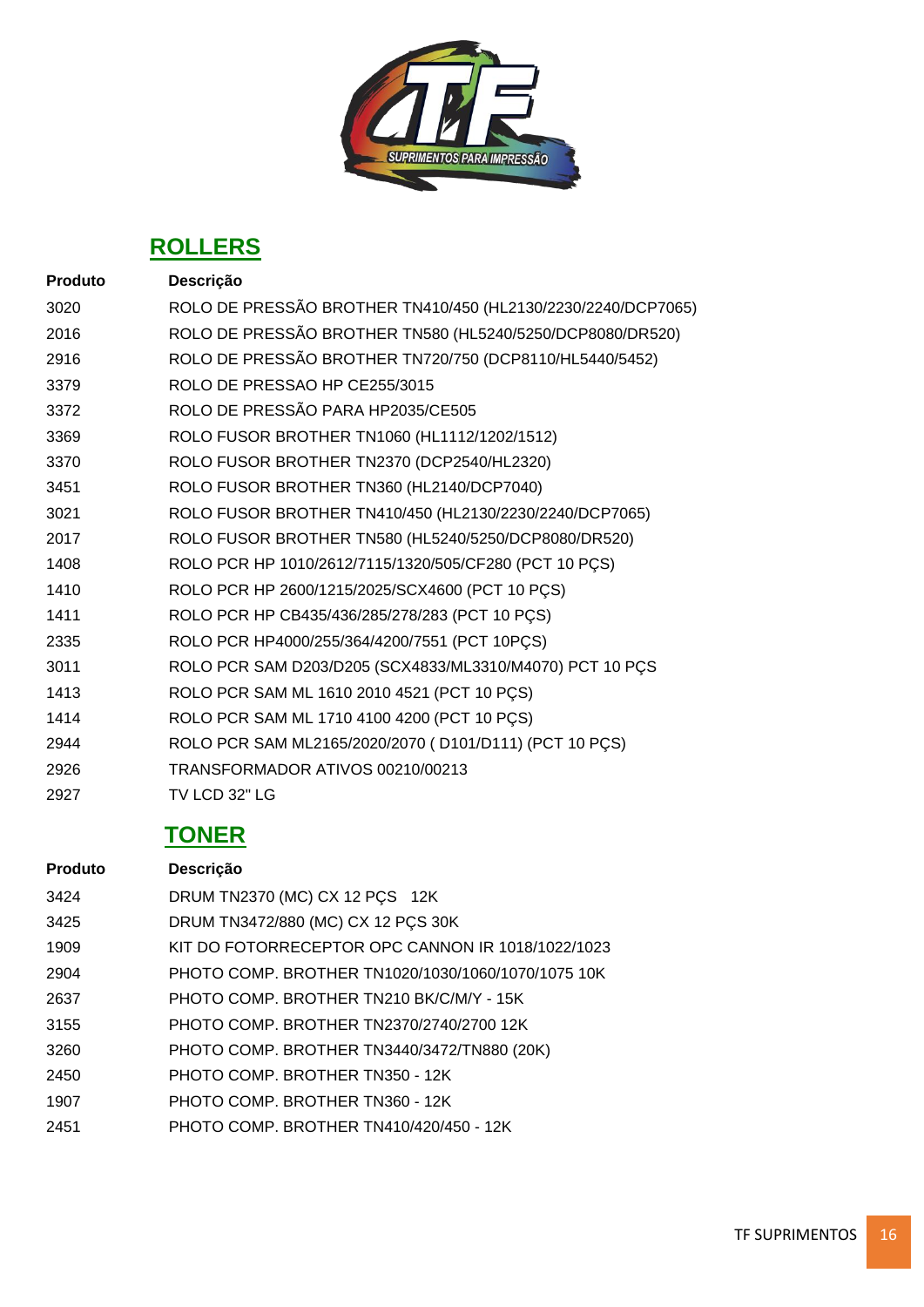

| Produto | Descrição                                                        |
|---------|------------------------------------------------------------------|
| 1898    | PHOTO COMP. BROTHER TN650/580 - 25K                              |
| 2755    | PHOTO COMP. BROTHER TN720/750/780 - 30K                          |
| 3324    | PHOTO COMP. HP CF219A (M102/104/M130/132) 12K                    |
| 3332    | PHOTO COMP. HP CF232 A (M203/M227)                               |
| 3349    | PHOTO COMP. HP CF234 A (M106/M134) 9.2K                          |
| 2553    | PHOTO COMP. HPCE310/CF350/11/12/13/CE314 (14K)                   |
| 1689    | PHOTO COMP. LEX E120 - 30K                                       |
| 1690    | PHOTO COMP. LEX E230/330/340/X203 - 30K                          |
| 1839    | PHOTO COMP. LEX E250/350/450 - 30K                               |
| 1878    | PHOTO COMP. LEX E260/360/460 - 30K                               |
| 3517    | PHOTO COMP. RICOH SP 4510 (20K)                                  |
| 2953    | PHOTO COMP. SAMSUNG D116 - 9k                                    |
| 3276    | PHOTO COMP. SAMSUNG D204 (M3825/3875/4025/4075) 30K              |
| 2966    | <b>TONER</b>                                                     |
| 2843    | TONER COMP. BROTHER TN1060/1075 (HL1112/DCP1512) 1K              |
| 2139    | TONER COMP. BROTHER TN115-BLACK (HL4040)5K                       |
| 2140    | TONER COMP. BROTHER TN115-CYAN (HL4040)4K                        |
| 2141    | TONER COMP. BROTHER TN115-MAGENTA (HL4040/TN)4K                  |
| 2142    | TONER COMP. BROTHER TN115-YELLOW (HL4040)4K                      |
| 2365    | TONER COMP. BROTHER TN210/230(HL3040)BK 2.2K                     |
| 2366    | TONER COMP. BROTHER TN210/230(HL3040)CYAN 1.4K                   |
| 2367    | TONER COMP. BROTHER TN210/230(HL3040)MAG 1.4K                    |
| 2368    | TONER COMP. BROTHER TN210/230(HL3040)YELLOW 1.4K                 |
| 2945    | TONER COMP. BROTHER TN221/225(HL3140) BK 2.5K                    |
| 2946    | TONER COMP. BROTHER TN221/225(HL3140) CYAN 1.4K                  |
| 2947    | TONER COMP. BROTHER TN221/225(HL3140) MAG 1.4K                   |
| 2948    | TONER COMP. BROTHER TN221/225(HL3140) YELL 1.4K                  |
| 2519    | TONER COMP. BROTHER TN310/315 BK(HL4140) 6K                      |
| 2520    | TONER COMP. BROTHER TN310/315 CYAN(HL4140) 3.5K                  |
| 2521    | TONER COMP. BROTHER TN310/315 MAGENTA(HL4140) 3.5K               |
| 2522    | TONER COMP. BROTHER TN310/315 YELLOW(HL4140) 3.5K                |
| 3095    | TONER COMP. BROTHER TN316/319/329 BLACK(HL8250/8350/8400/8600)6K |
| 3096    | TONER COMP. BROTHER TN316/319/329 CYAN(HL8250/8350/8400/8600)6K  |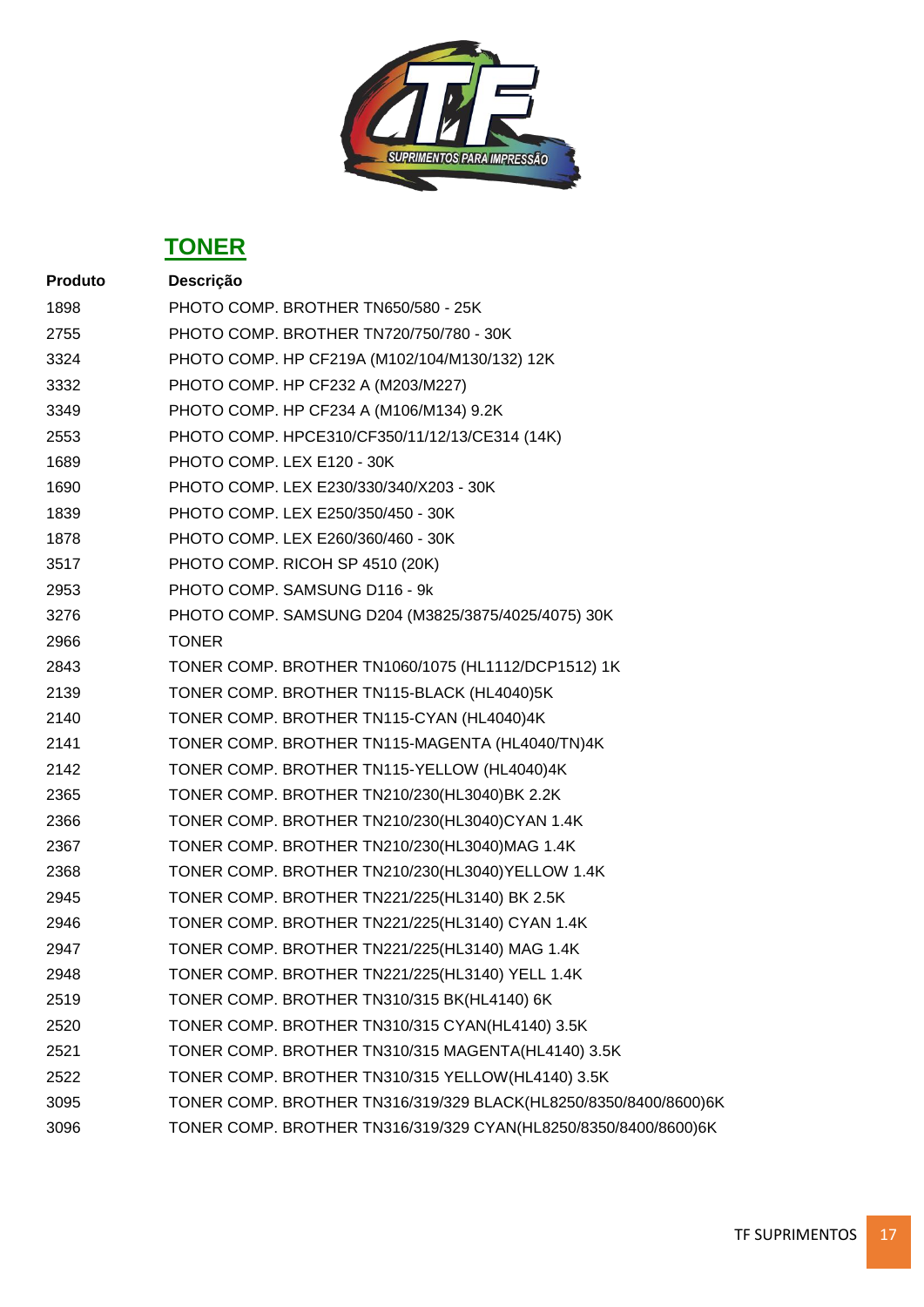

| Descrição                                                          |
|--------------------------------------------------------------------|
| TONER COMP. BROTHER TN316/319/329 MAGENTA(HL8250/8350/8400/8600)6K |
| TONER COMP. BROTHER TN316/319/329 YELLOW (HL8250/8350/8400/8600)6K |
| TONER COMP. BROTHER TN3442 (DCP5502/HL5652) 8K                     |
| TONER COMP. BROTHER TN3472 (DCP5652/HL5102) 12K                    |
| TONER COMP. BROTHER TN3492/890 (HL6402/MFCL6902) 20K               |
| TONER COMP. BROTHER TN350 (2040/MFC7220)2,5K                       |
| TONER COMP. BROTHER TN360 (360)2,5K                                |
| TONER COMP. BROTHER TN410/420/450 2.6K                             |
| TONER COMP. BROTHER TN413- BK (HL8360/8610/8900) 4.5K              |
| TONER COMP. BROTHER TN413- CYAN (HL8360/8610/8900) 4K              |
| TONER COMP. BROTHER TN413- MAGENTA (HL8360/8610/8900) 4K           |
| TONER COMP. BROTHER TN413-YELLOW (HL8360/8610/8900) 4K             |
| TONER COMP. BROTHER TN419- BLACK (HL8360/MFC9570) 9K               |
| TONER COMP. BROTHER TN419- CYAN (HL8360/MFC9570) 9K                |
| TONER COMP. BROTHER TN419- MAGENTA (HL8360/MFC9570) 9K             |
| TONER COMP. BROTHER TN419-YELLOW (HL8360/MFC9570) 9K               |
| TONER COMP. BROTHER TN580/650 (8860/8840)8K                        |
| TONER COMP. BROTHER TN630/660/2370(HL2360/2320/2740) 2.6K          |
| TONER COMP. BROTHER TN720/750(TN3332/3382) 8K                      |
| TONER COMP. BROTHER TN780 (TN3392)12K                              |
| TONER COMP. HP 105A/W1105A (M107/M135) 1K (COM CHIP)               |
| TONER COMP. HP 6000-B (2600)2,5K R.N                               |
| TONER COMP. HP 6001-C (2600)2K R.N                                 |
| TONER COMP. HP 6002-Y (2600)2K R.N                                 |
| TONER COMP. HP 6003-M (2600)2K R.N                                 |
| TONER COMP. HP C7115/2613/2624A (1100/1200/1300/1150)2,5K          |
| TONER COMP. HP C7115/2613X UNIV. (1100/1200/1300)3.5K              |
| TONER COMP. HP CB285 (1102)1.6K                                    |
| TONER COMP. HP CB435/436/285 (1005/1120/1102)2K                    |
| TONER COMP. HP CC364A/CE390A (4014/M601/602/603/M4555F)10K         |
| TONER COMP. HP CC364X/CE390X (4014/M601/602/603/M4555F) 24K        |
| TONER COMP. HP CE250A/400A BK 5K                                   |
| TONER COMP. HP CE250X/CE400X (507X) BK 10.5K                       |
|                                                                    |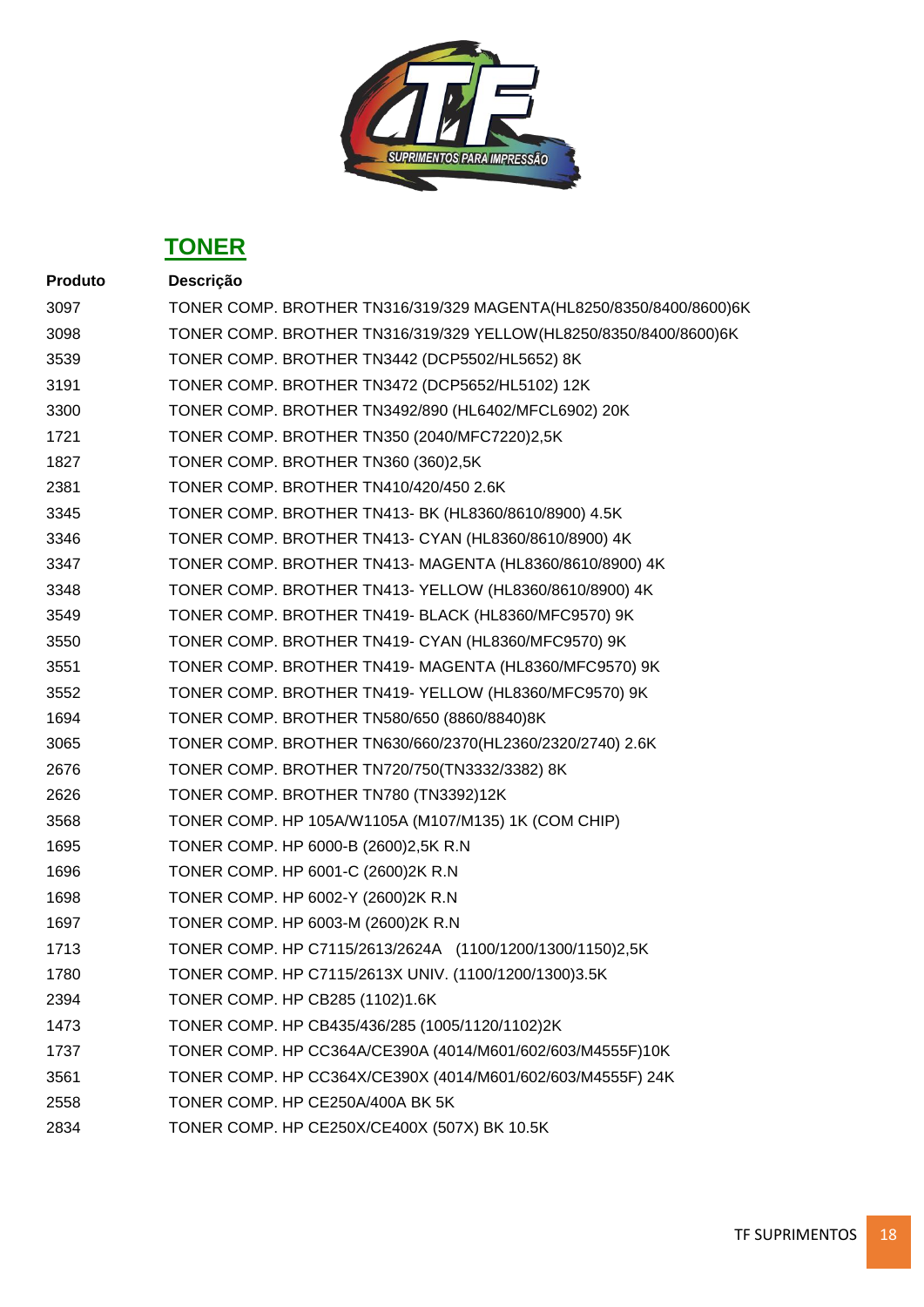

| <b>Produto</b> | Descrição                                              |
|----------------|--------------------------------------------------------|
| 2835           | TONER COMP. HP CE251A/CE401A (507A) CYAN 7K            |
| 2836           | TONER COMP. HP CE252A/CE402A (507A) YELLOW 7K          |
| 2837           | TONER COMP. HP CE253A/CE403A (507A) MAGENTA 7K         |
| 1808           | TONER COMP. HP CE255A (P3010/3015)6K                   |
| 2029           | TONER COMP. HP CE255X (3010/3015)12,5K                 |
| 3309           | TONER COMP. HP CE260A BLACK (CP4025/4525) 8K           |
| 3310           | TONER COMP. HP CE261A CYAN (CP4025/4525) 11K           |
| 3311           | TONER COMP. HP CE262A YELLOW (CP4025/4525) 11K         |
| 3312           | TONER COMP. HP CE263A MAGENTA (CP4025/4525) 11K        |
| 1819           | TONER COMP. HP CE278A (1606/1566)2K                    |
| 2651           | TONER COMP. HP CF210/540/320 BK(200/M251/267) 2K       |
| 2652           | TONER COMP. HP CF211/541/321 CYAN(200/M251/267)1.8K    |
| 2653           | TONER COMP. HP CF212/542/322 YELLOW(200/M251/267)1.8K  |
| 2654           | TONER COMP. HP CF213/543/323 MAGENTA(200/M251/267)1.8K |
| 3321           | TONER COMP. HP CF217A(M102/M130) 1.6K                  |
| 3322           | TONER COMP. HP CF218A (M104A/M132A) 1.4K               |
| 3111           | TONER COMP. HP CF226 A (M402/M426) 3K                  |
| 3142           | TONER COMP. HP CF226 X (M402/M426) 9K                  |
| 3330           | TONER COMP. HP CF230 A (M203/M227) 1.6K                |
| 3331           | TONER COMP. HP CF230 X (M203/M227) 3.5K                |
| 3325           | TONER COMP. HP CF233A (M106/M134)2.3K                  |
| 3400           | TONER COMP. HP CF248A (M15/M28) 1K                     |
| 3569           | TONER COMP. HP CF258 A (M404/M428DW) 3K (SEM CHIP)     |
| 3293           | TONER COMP. HP CF279 A (PRO M12/M26) 1K                |
| 2597           | TONER COMP. HP CF280/CE505A UNIV. 2.3K                 |
| 2598           | TONER COMP. HP CF280/CE505X UNIV. 6.5K                 |
| 3066           | TONER COMP. HP CF281A 10K (M604/605/606/630)           |
| 3054           | TONER COMP. HP CF281X 25K (M604/605/606/630)           |
| 2867           | TONER COMP. HP CF283 A 1.5K                            |
| 3129           | TONER COMP. HP CF287 A (M506/527) 9K                   |
| 3327           | TONER COMP. HP CF287 X (M501/506/M527) 18K             |
| 2905           | TONER COMP. HP CF350/CE310A BK - 1.2K                  |
| 2906           | TONER COMP. HP CF351/CE311A CYAN 1K                    |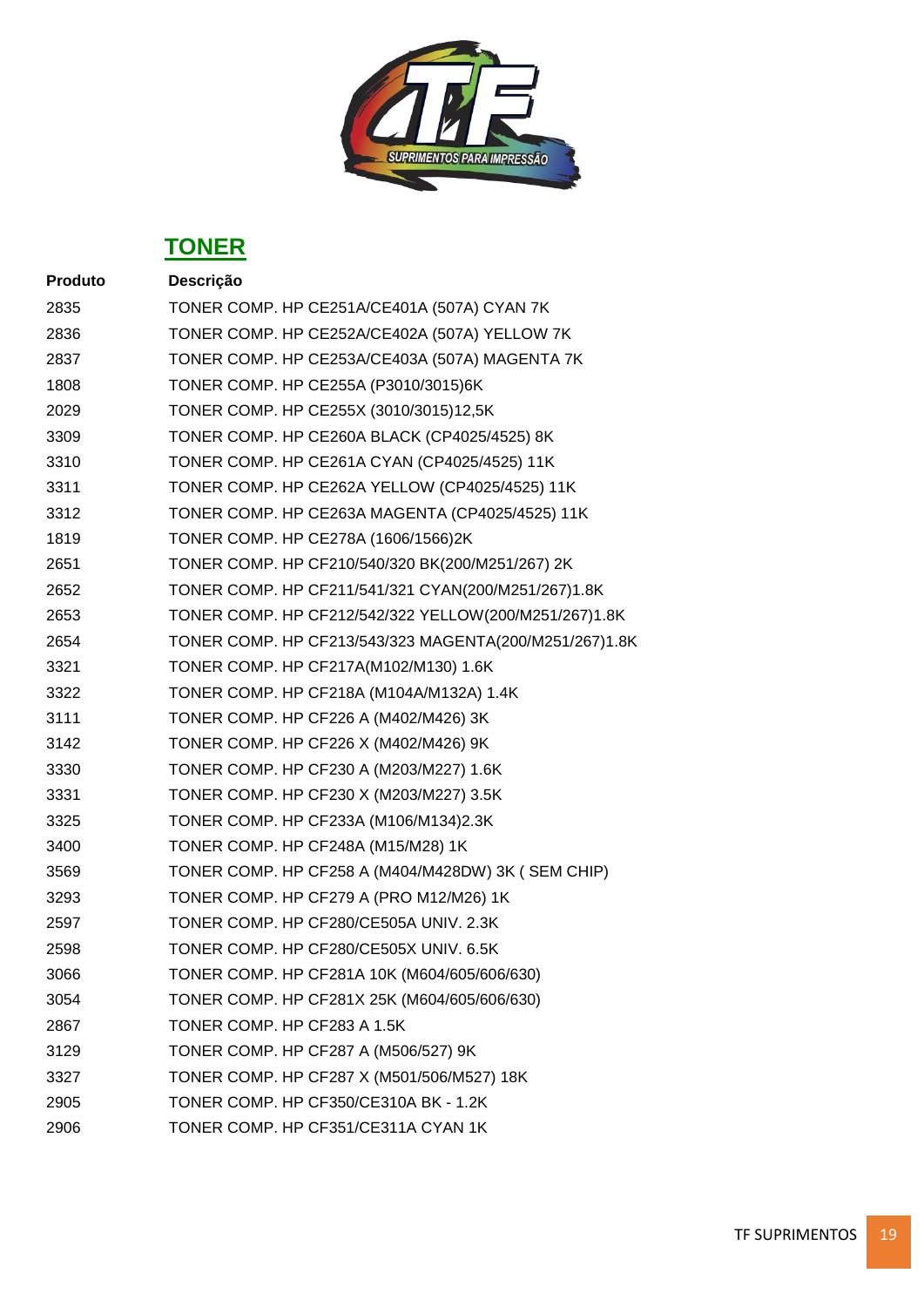

| Produto | Descrição                                                     |
|---------|---------------------------------------------------------------|
| 2908    | TONER COMP. HP CF352/CE312A YELL 1K                           |
| 2907    | TONER COMP. HP CF353/CE313A MAG 1K                            |
| 3130    | TONER COMP. HP CF360X BLACK (M553) 12.5K                      |
| 3131    | TONER COMP. HP CF361X CYAN (M553) 9.5K                        |
| 3133    | TONER COMP. HP CF362X YELLOW (M553) 9.5K                      |
| 3132    | TONER COMP. HP CF363X MAGENTA (M553) 9.5K                     |
| 3026    | TONER COMP. HP CF380A/CE410/CC530 BK 2,2 K                    |
| 2972    | TONER COMP. HP CF381A/CE411A/CC531A CYAN 2.7K                 |
| 2973    | TONER COMP. HP CF382A/CE412A/CC532A YELLOW 2.7K               |
| 2974    | TONER COMP. HP CF383A/CE413A/CC533A MAGENTA 2.7K              |
| 3091    | TONER COMP. HP CF400/201 BLACK (M252/277) 1.5K                |
| 3092    | TONER COMP. HP CF401/201 CYAN (M252/277) 1.4K                 |
| 3093    | TONER COMP. HP CF402/201 YELLOW (M252/277) 1.4K               |
| 3094    | TONER COMP. HP CF403/201 MAGENTA (M252/277) 1.4K              |
| 3151    | TONER COMP. HP CF410 BLACK (M452/477) 2.3K                    |
| 3152    | TONER COMP. HP CF411 CYAN (M452/477) 2.3K                     |
| 3153    | TONER COMP. HP CF412 YELLOW (M452/477) 2.3K                   |
| 3154    | TONER COMP. HP CF413 MAGENTA (M452/477) 2.3K                  |
| 3380    | TONER COMP. HP CF500 (M254/281) BLACK 1.4K                    |
| 3381    | TONER COMP. HP CF501 (M254/281) CYAN 1.3K                     |
| 3382    | TONER COMP. HP CF502 (M254/281) YELLOW 1.3K                   |
| 3383    | TONER COMP. HP CF503 (M254/281) MAGENTA 1.3K                  |
| 3384    | TONER COMP. HP CF510 (M180NW) BLACK 1.1K                      |
| 3385    | TONER COMP. HP CF511 (M180NW) CYAN 0.9K                       |
| 3386    | TONER COMP. HP CF512 (M180NW) YELLOW 0.9K                     |
| 3387    | TONER COMP. HP CF513 (M180NW) MAGENTA 0.9K                    |
| 2296    | TONER COMP. HP Q1338A/1339A/5942A/5945A (4200/4300/4250/) 18K |
| 1468    | TONER COMP. HP Q2612A (1010/1018/3030)2K                      |
| 2068    | TONER COMP. HP Q5949A/7553A (1160/1320)2,5K                   |
| 2069    | TONER COMP. HP Q5949X/7553X (1320/1160)5K                     |
| 2292    | TONER COMP. HP Q6511A (2400/2420)6K                           |
| 1744    | TONER COMP. HP Q6511X (2420)12K                               |
| 1816    | TONER COMP. HP Q7551A (3005)6K                                |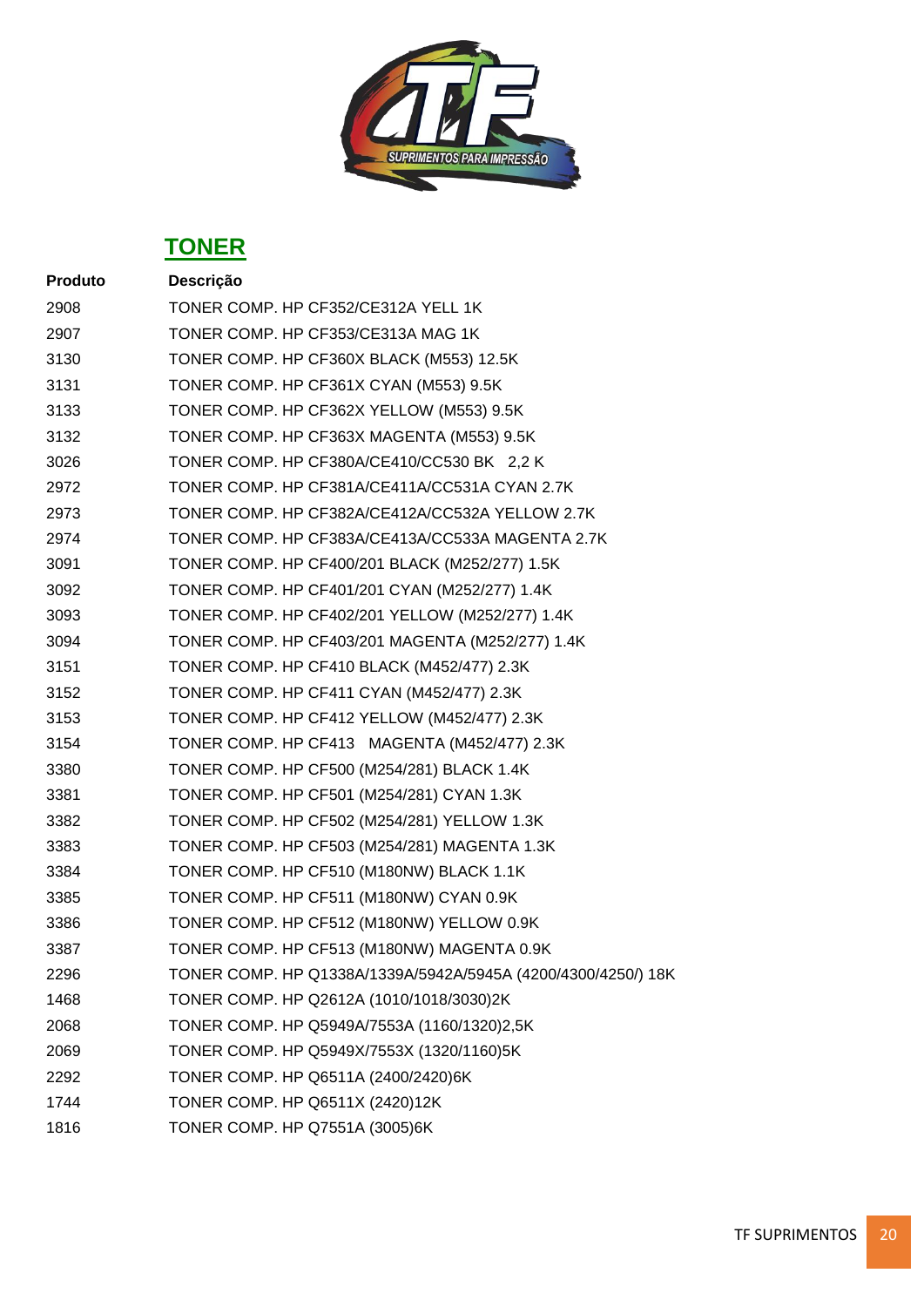

| <b>Produto</b> | Descrição                                                  |
|----------------|------------------------------------------------------------|
| 1470           | TONER COMP. HP Q7551X (3027)13K                            |
| 3262           | TONER COMP. KYOCERA FS1040/FS1020/TK1112 MFP/FS1120 (2.5K) |
| 3353           | TONER COMP. KYOCERA TK112 (FS720/820/920/1016) 6.5k        |
| 3169           | TONER COMP. KYOCERA TK1122/FS1060/1025/1125MFP 3K          |
| 3163           | TONER COMP. KYOCERA TK1140/1142/1147 (FS1035/1135) 7.2K    |
| 3333           | TONER COMP. KYOCERA TK1170/1175 (12K)                      |
| 2150           | TONER COMP. KYOCERA TK130/132/137/140/142 (7K)             |
| 1948           | TONER COMP. KYOCERA TK17/18/100/120/122 6K                 |
| 3350           | TONER COMP. KYOCERA TK170/172 (FS1320/1370/P2135)7.2K      |
| 3443           | TONER COMP. KYOCERA TK3102 - 12.5K                         |
| 3203           | TONER COMP. KYOCERA TK3122/FS4200/M3551 (21K)              |
| 3351           | TONER COMP. KYOCERA TK3162 (ECOSYS P3045DN) 12.5K          |
| 3444           | TONER COMP. KYOCERA TK3182 - 21K                           |
| 3501           | TONER COMP. KYOCERA TK5152 BLACK 12K                       |
| 3502           | TONER COMP. KYOCERA TK5152 CYAN 10K                        |
| 3503           | TONER COMP. KYOCERA TK5152 MAGENTA 10K                     |
| 3504           | TONER COMP. KYOCERA TK5152 YELLOW 10K                      |
| 3523           | TONER COMP. KYOCERA TK562 BLACK 12K                        |
| 3524           | TONER COMP. KYOCERA TK562 CYAN 10K                         |
| 3525           | TONER COMP. KYOCERA TK562 MAGENTA 10K                      |
| 3526           | TONER COMP. KYOCERA TK562 YELLOW 10K                       |
| 3505           | TONER COMP. KYOCERA TK8117 BLACK 7K                        |
| 3506           | TONER COMP. KYOCERA TK8117 CYAN 6K                         |
| 3507           | TONER COMP. KYOCERA TK8117 MAGENTA 6K                      |
| 3508           | TONER COMP. KYOCERA TK8117 YELLOW 6K                       |
| 3509           | TONER COMP. KYOCERA TK8507 BLACK (20K)                     |
| 3510           | TONER COMP. KYOCERA TK8507 CYAN (20K)                      |
| 3511           | TONER COMP. KYOCERA TK8507 MAGENTA (20K)                   |
| 3512           | TONER COMP. KYOCERA TK8507 YELLOW (20K)                    |
| 3204           | TONER COMP. KYOCERA TK867 BLACK 20K                        |
| 3205           | TONER COMP. KYOCERA TK867 CYAN 12K                         |
| 3206           | TONER COMP. KYOCERA TK867 MAGENTA 12K                      |
| 3207           | TONER COMP. KYOCERA TK867 YELLOW 12K                       |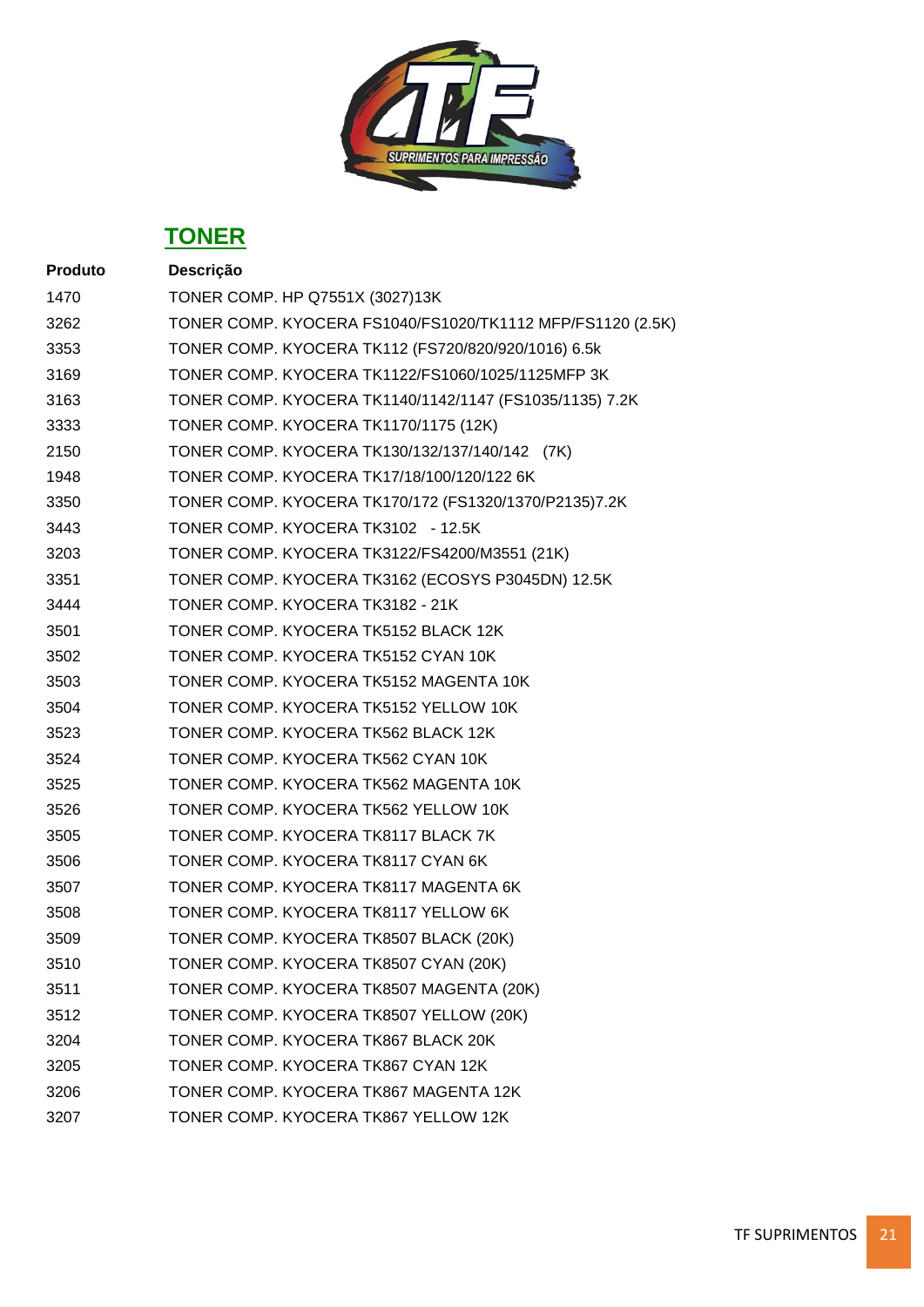

| <b>Produto</b> | Descrição                                           |
|----------------|-----------------------------------------------------|
| 1478           | TONER COMP. LEX E120 2K                             |
| 1479           | TONER COMP. LEX E230/330/340/342 6K                 |
| 2375           | TONER COMP. LEX E250/250DN/350/352 3.5K             |
| 3202           | TONER COMP. LEX E260/360/460 3.5K                   |
| 3259           | TONER COMP. LEX E460/X464 15K                       |
| 2996           | TONER COMP. LEX MX/MS 310/410/510/610 (604H) 10K    |
| 3553           | TONER COMP. LEX MX/MS 317 (51B4000) 2.5K            |
| 3389           | TONER COMP. LEX MX/MS 417 (51B0HA0) 8.5K            |
| 3109           | TONER COMP. LEX MX/MS 510/610 20K                   |
| 3528           | TONER COMP. LEX MX/MS 710/711 25K                   |
| 1812           | TONER COMP. LEX X203/204 2,5K                       |
| 2767           | TONER COMP. LEX X264/364 9k                         |
| 2380           | TONER COMP. LEX X340/342 6K                         |
| 2092           | TONER COMP. OKIDATA B2200 (2K)                      |
| 2788           | TONER COMP. OKIDATA B410/420/430/MB440/460 3.5K     |
| 3313           | TONER COMP. OKIDATA B411/431/491 (12K)              |
| 2815           | TONER COMP. OKIDATA B4400/4600 3k                   |
| 3529           | TONER COMP. OKIDATA C710/711 BLACK 11K              |
| 3530           | TONER COMP. OKIDATA C710/711 CYAN 11K               |
| 3531           | TONER COMP. OKIDATA C710/711 MAGENTA 11K            |
| 3532           | TONER COMP. OKIDATA C710/711 YELLOW 11K             |
| 3355           | TONER COMP. OKIDATA ES5112/4172/5162 (12K)          |
| 2674           | TONER COMP. RICOH 1015/1018/1018D/1113(1140D/1220D  |
| 3168           | TONER COMP. RICOH 1130D/1610/1810/2018D/2020/MP1600 |
| 3250           | TONER COMP. RICOH 1170/1515/MP161/SPF171            |
| 3356           | TONER COMP. RICOH 2031/2051/2551 BLACK 10K          |
| 3357           | TONER COMP. RICOH 2031/2051/2551 CYAN 9.5K          |
| 3358           | TONER COMP. RICOH 2031/2051/2551 MAGENTA 9.5K       |
| 3359           | TONER COMP. RICOH 2031/2051/2551 YELLOW 9.5K        |
| 3029           | TONER COMP. RICOH SP 3510 (6.4K)                    |
| 3489           | TONER COMP. RICOH SP 3710 (7K)                      |
| 3166           | TONER COMP. RICOH SP 4510 (12K)                     |
| 3232           | TONER COMP. RICOH SP 5200 25K                       |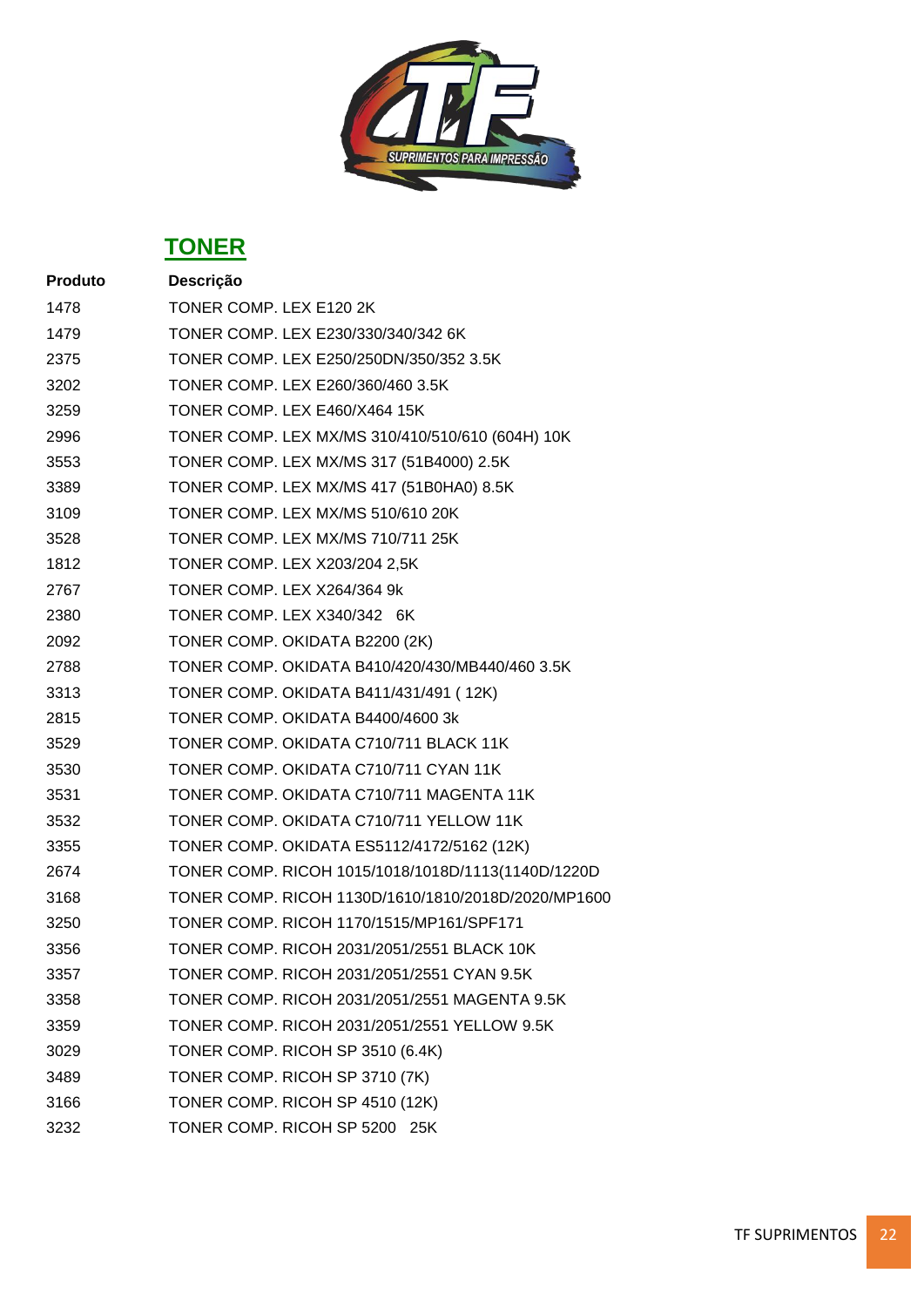

| <b>Produto</b> | Descrição                                       |
|----------------|-------------------------------------------------|
| 3233           | TONER COMP. RICOH SP310 (6.4K)                  |
| 3536           | TONER COMP. RICOH SP377 (6.4K)                  |
| 3518           | TONER COMP. RICOH SPC 252/262 BLACK (6.5K)      |
| 3519           | TONER COMP. RICOH SPC 252/262 CYAN (4K)         |
| 3520           | TONER COMP. RICOH SPC 252/262 MAGENTA (4K)      |
| 3521           | TONER COMP. RICOH SPC 252/262 YELLOW (4K)       |
| 3396           | TONER COMP. SAM (K404) BLAKC -C430/480 1.5K     |
| 3397           | TONER COMP. SAM (K404) CYAN- C430/480 1.5K      |
| 3398           | TONER COMP. SAM (K404) MAGENTA -C430/480 1.5K   |
| 3399           | TONER COMP. SAM (K404) YELLOW -C430/480 1.5K    |
| 1903           | TONER COMP. SAM CLP315-B (K409)1,5K             |
| 1884           | TONER COMP. SAM CLP315-C (K409)1K               |
| 1904           | TONER COMP. SAM CLP315-M (K409)1K               |
| 1905           | TONER COMP. SAM CLP315-Y (K409)1K               |
| 2093           | TONER COMP. SAM CLP320/325-B (K407)1,5K         |
| 2094           | TONER COMP. SAM CLP320/325-C (K407)1K           |
| 2095           | TONER COMP. SAM CLP320/325-M (K407)1K           |
| 2096           | TONER COMP. SAM CLP320/325-Y (K407)1K           |
| 2800           | TONER COMP. SAM CLP360/365 BK (K406) 1.5K       |
| 2801           | TONER COMP. SAM CLP360/365 CYAN (K406)1.K       |
| 2802           | TONER COMP. SAM CLP360/365 MAGENTA (K406)1K     |
| 2803           | TONER COMP. SAM CLP360/365 YELLOW (K406)1K      |
| 2599           | TONER COMP. SAM D101 (ML2165/SCX3400/3405F)1.5K |
| 2768           | TONER COMP. SAM D103 (ML2950/2951/2955) 2.5k    |
| 1472           | TONER COMP. SAM D104S (ML1665/3200)1,5K         |
| 1785           | TONER COMP. SAM D105S (SCX4600)1,5K             |
| 2249           | TONER COMP. SAM D109S (SCX4300)3K               |
| 3534           | TONER COMP. SAM D111 (CHIP ATUALIZADO) 1K       |
| 2986           | TONER COMP. SAM D111 (M2020FW/M2070) 1.8K       |
| 2954           | TONER COMP. SAM D116 3K (M2825/2875)            |
| 3263           | TONER COMP. SAM D201L 20K (M4080/M4080FX)       |
| 3533           | TONER COMP. SAM D203U 15K (CHIP ATUALIZADO)     |
| 2878           | TONER COMP. SAM D203U 15K (M4020/M4070)         |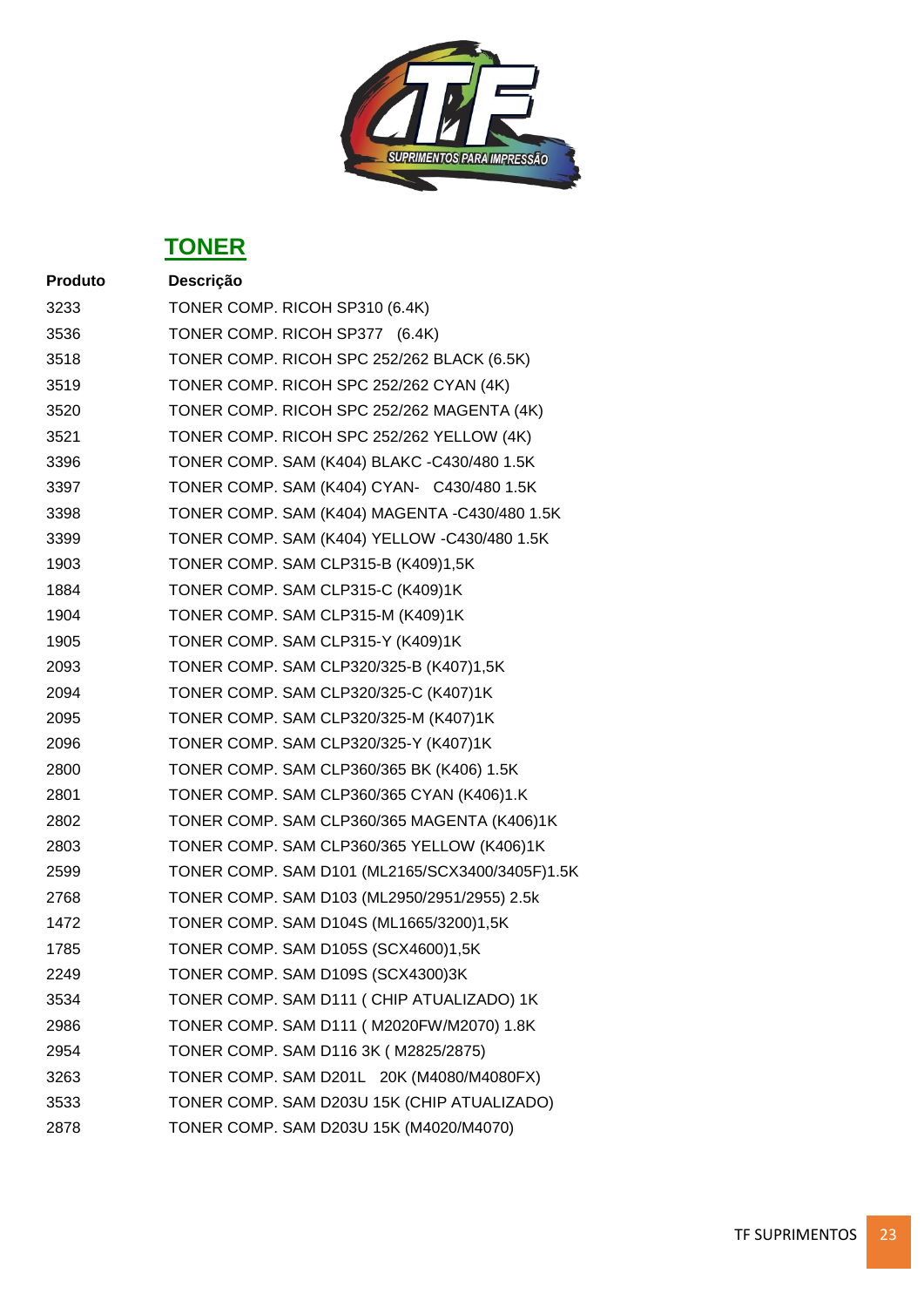

| <b>Produto</b> | Descrição                                                |
|----------------|----------------------------------------------------------|
| 3084           | TONER COMP. SAM D204E (M4025ND/3875FW/4075FW/3825DW) 10k |
| 3067           | TONER COMP. SAM D204L (M3325/3825/3375/3875/4075) 5K     |
| 2993           | TONER COMP. SAM D204U (M4075FW/ M4075 /M4025) 15k        |
| 2370           | TONER COMP. SAM D205E (SCX5637/ML3310/ML3710)10K         |
| 2320           | TONER COMP. SAM D205L (SCX4833/5637/3310/3710)5K         |
| 2172           | TONER COMP. SAM D209 (SCX4828/ML2855) 5k                 |
| 3231           | TONER COMP. SAM D307L (ML4510/5010/2410/5015) 15K        |
| 1485           | TONER COMP. SAM ML1610/2010/4521 3K (D119)               |
| 1486           | TONER COMP. SAM ML1710/4100/4216/PE16 3K                 |
| 1849           | TONER COMP. SAM ML2850 5K                                |
| 2763           | TONER COMP. SAM ML3750(D305) 15k                         |
| 1487           | TONER COMP. SAM SCX4200 3K                               |
| 2704           | TONER COMP. SAM SCX5635/5835 (D208L) 10K                 |
| 2620           | TONER COMP. SAM SCX6555 25K                              |
| 2552           | TONER COMP. XEROX 3010/3040/3045 2.2K                    |
| 3225           | TONER COMP. XEROX 3020/3025 1.5K                         |
| 2138           | TONER COMP. XEROX 3100 4k                                |
| 2631           | TONER COMP. XEROX 3200 3k                                |
| 2621           | TONER COMP. XEROX 3210/3220 4.1K                         |
| 3285           | TONER COMP. XEROX 3215/3225/3052/3260 (3K)               |
| 2812           | TONER COMP. XEROX 3250 5k                                |
| 3500           | TONER COMP. XEROX 3315 (5K)                              |
| 1801           | TONER COMP. XEROX 3428                                   |
| 2700           | TONER COMP. XEROX 6000/6010 BK 2K                        |
| 2701           | TONER COMP. XEROX 6000/6010 CYAN 1K                      |
| 2702           | TONER COMP. XEROX 6000/6010 MAGENTA 1K                   |
| 2703           | TONER COMP. XEROX 6000/6010 YELLOW 1K                    |
| 3253           | TONER RENEW. LEX T/X 650/652/654/656 36K                 |
| 3401           | TONER SAM (K506/CLP680) BLACK 6K ( RENEW)                |
| 3402           | TONER SAM (K506/CLP680) CYAN 3.5K ( RENEW)               |
| 3403           | TONER SAM (K506/CLP680) MAGENTA 3.5K ( RENEW)            |
| 3404           | TONER SAM (K506/CLP680) YELLOW 3.5K ( RENEW)             |
| 3439           | TONER SAM K609 BLACK (7K) RENEW                          |
|                |                                                          |